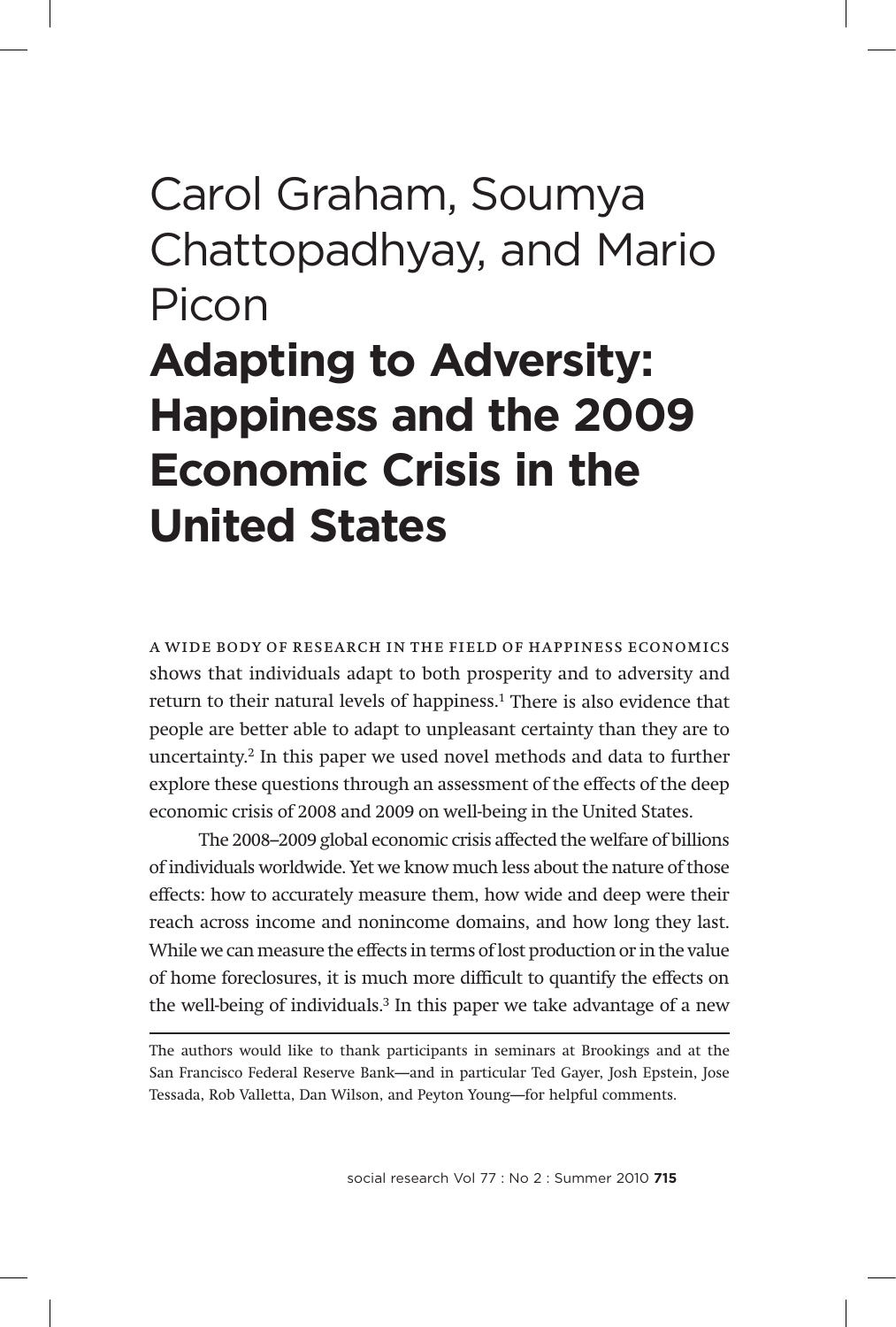approach in economics—the economics of happiness—and a unique new data set from the Gallup organization to do precisely that.

Our objectives in the paper are twofold. The first is to better understand the welfare effects of the most extreme crisis in the U.S. economy since the Great Depression. The second is to explore if individuals adapt to both bad and good news as the novelty of first the crisis and then the potential recovery become more common features of daily life. Citizens in other countries, such as Russia and Argentina, where we have previously studied the welfare effects of crises, are much more accustomed to macroeconomic volatility than they are in the United States and in most other Organization for Economic Cooperation and Development (OECD) economies.4 The U.S. experience allows us to explore how quickly people adapt to such phenomena when they are novel occurrences—if indeed they do.

We examine the effects of the crisis on the reported happiness of a nationally representative sample of approximately 1,000 Americans, surveyed daily from January 2008 to July 2009. In addition to individual happiness levels, we examine how the crisis affects individuals' assessments of their own living standards and of the country's economic situation, as well as how they assess prospects for the future—both for themselves and for the country.

We examine how those reports fluctuate with key indicators of both crisis and recovery, as well as how they are mediated by individual characteristics. These range from innate character traits, such as optimism and pessimism, to socioeconomic and demographic factors such as income, education, and gender, to health status and behaviors, such as obesity, smoking, and exercising. We examine how the crisis affects particular cohorts: the precariously employed, those working in firms that were firing (or not), and those at or near the retirement age, among others.

## **Methods and Data**

#### **Methods**

The project's empirical analysis will include the methods used in studying the economics of happiness. *Happiness economics* differs from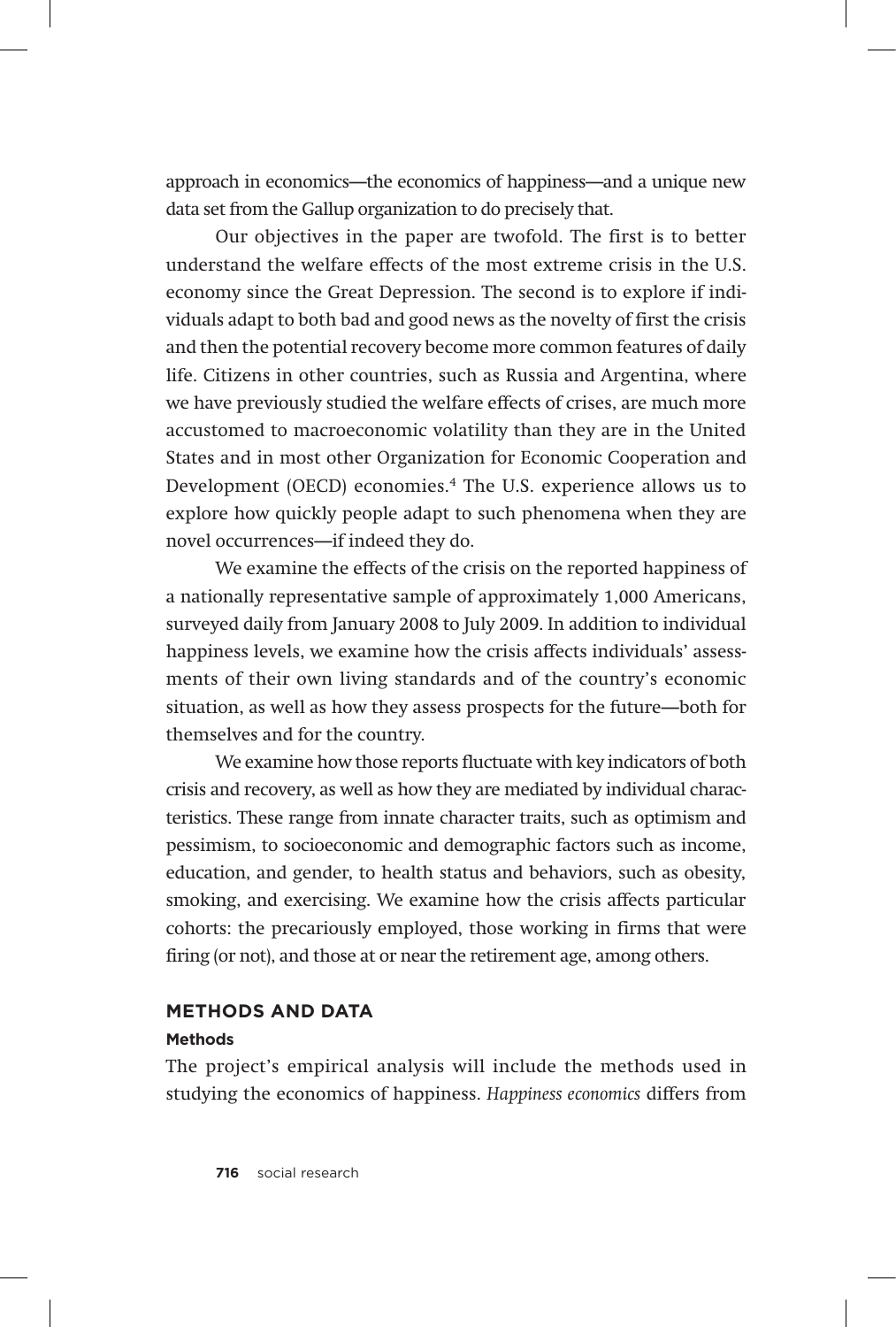the more traditional approaches in empirical economics, which are based on the analysis of revealed preferences. Revealed preferences approaches begin from the presumption that what individuals say for example, expressed preferences—cannot be trusted as an accurate signal of their actual behaviors since there are no consequences to the former. Thus, economists traditionally relied on the information gleaned from revealed preferences, such as actual observed consumption choices. While revealed preferences may be more accurate for measuring expenditure choices, it is less clear that those choices are better measures of welfare than are expressed preferences, at least in some instances. Consumption choices can be detrimental to welfare (excessive consumption of drugs or junk food, for example), or limited (the poor, for example, cannot always consume or act in ways that enhance their welfare, because they are resource and information constrained).

Expressed preferences provide a method for answering questions that revealed preferences do not answer very well. One set of questions includes the welfare effects of macro and institutional arrangements that individuals are powerless to change, such as weak public institutions and persistent inequality. Another entails the explanation of behaviors that are driven by norms (such as lack of trust or low expectations among discriminated groups), and addiction or self-control problems (such as cigarette smoking and obesity).<sup>5</sup> Survey data are also well suited for capturing variance in tolerance to a range of phenomenon, from poor health, crime, and corruption to inequality. Norms of what is acceptable differ a great deal across countries and cultures, in part due to how common or uncommon these phenomena are, and well-being surveys are one of the few tools that we have to measure this variance.<sup>6</sup>

Expressed preferences are best gauged through survey data which, of course, have their own flaws and limitations. Indeed, economists shied away from the use of survey data/expressed preferences for decades. Yet they are increasingly applying survey data—and particularly well-being surveys—to a range of theoretical and empirical questions. One reason is the range of questions that remain unanswered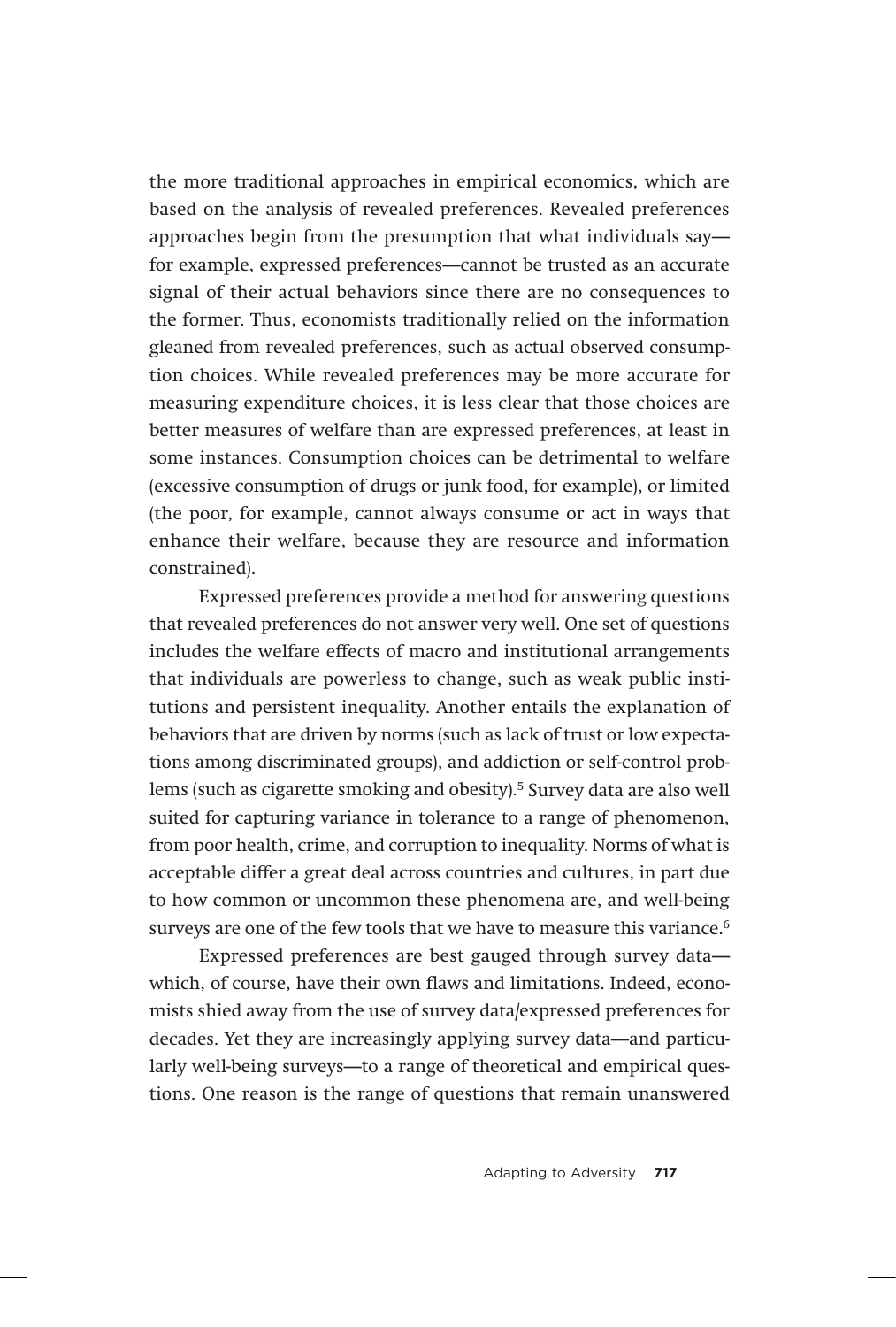by revealed preferences. Another is that econometric innovations are increasingly helpful in correcting for the bias that unobservable personality traits introduce to survey data.

#### **Data**

We used economics data from multiple sources for this study. We collected information on market behavior and macroeconomic trends from news reports, official government notifications such as the Bureau of Labor Statistics press releases, the Survey of U.S. Consumer Sentiment by the University of Michigan, and other market data agencies such as the Dow Jones Industrial Average and NASDAQ. This data was collected for each day spanning our period of interest for the recent U.S. financial crisis: January 01, 2008 to June 30, 2009. Political data is based on presidential election results by counties for 2004 as well as 2008.

Our well-being data is from the Gallup Daily Poll, a unique data set that provides daily household-level data on individual perceptions. The dataset spans the same period: January 01, 2008 to June 30, 2009. This dataset is a stratified sample of an average of 1,000 households across the United States (all localities with landline phones and mobile cellphone connections), surveyed almost every day for the entire 18-month period.7 It has about 534,000 individual observations. The questions in the survey include the demographic details of the respondents (age, race, ethnicity, household size, education level); economic conditions (employment status, job security, job mobility; respondents' perceptions about their standards of living and the state of the economy; access to services (such as health insurance, medical care, telephone, and Internet); geographic location (zip code, metropolitan statistical area [MSA] and federal information processing standard [FIPS] code), and personal health, emotional experiences, and emotional conditions, among others.

The Gallup Daily Poll is collation of cross-section surveys, one for each day in the period. The data is cross-section rather than panel; in other words, the survey covers a different representative set of people each day rather than following the same people over time. Thus, rather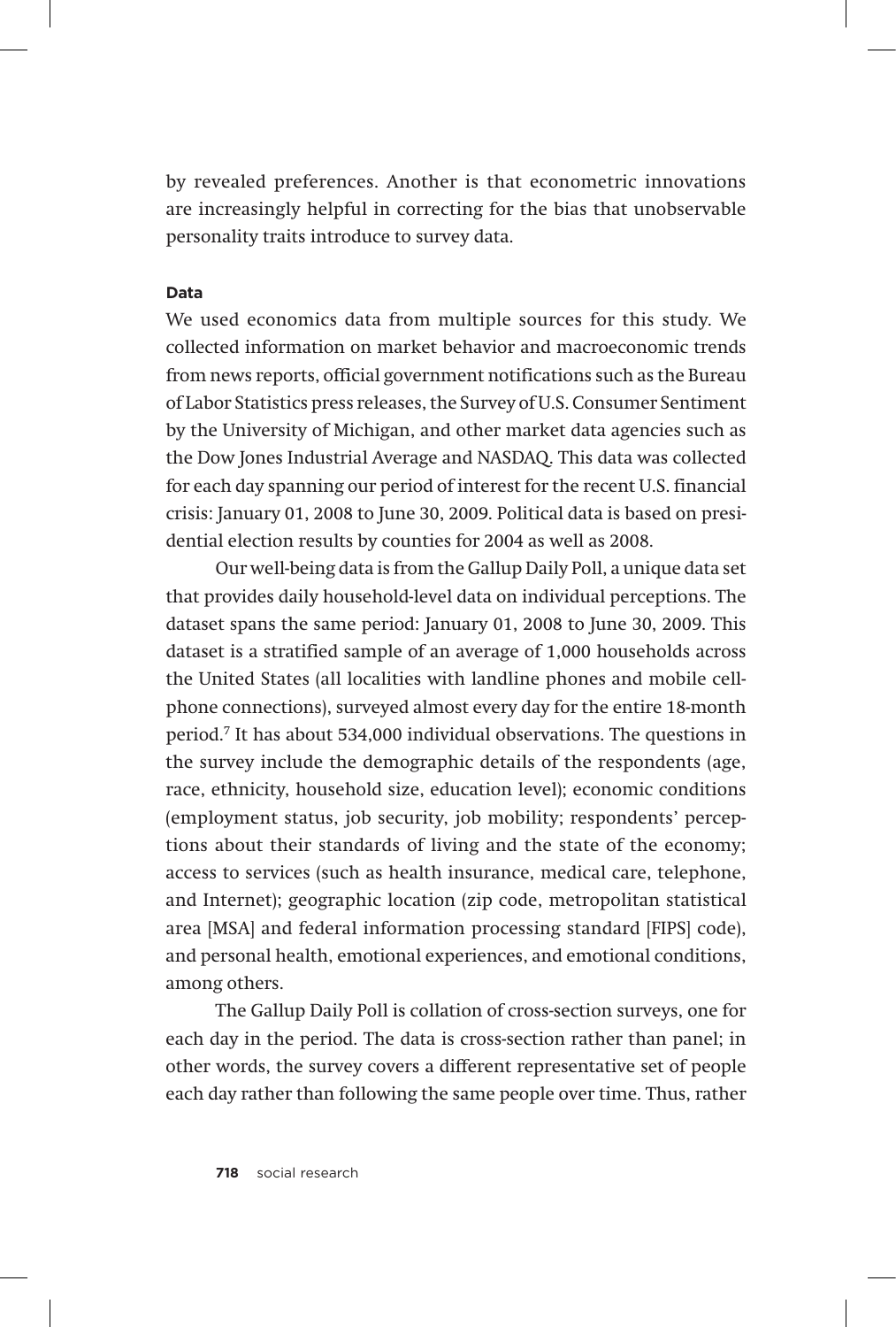than being able to take advantage of repeated observations of the same person to control for individual-specific traits, we have to rely on proxy measures of each individual's innate optimism or pessimism when assessing his or her other attitudes.8 Regardless, the large size of the sample and the level of detail therein, combined with daily interviews, provides a unique dataset with which to analyze the effects of economic crisis on human well-being.

In addition to our macroeconomic market variables, we created a timeline of events, and then created dummy variables as event markers—for example, each event dummy variable appears in the data set coded as a 1 if it is the date of the event and as a 0 if it is not. These dummy variables ranged from events when there were significant changes in the stock market indices, to dates on which major policy interventions were initiated by the different agencies of the government, or when major announcements were made that could affect individuals' perceptions. We included these events in some of our regressions to establish a time line and trend in public reactions to the crisis, as well as to explore how that trend might vary depending on the cohort.

We relied on a variety of sources to choose the events that we identified as significant. Table 1/Figure 1 lists all of the 42 events our econometric analysis identified as significant. We created a dummy variable around each event, which included a one-day lag, under the assumption that most people needed a day to react to the specific events, and that reaction would only be reflected in an interview a day or two after the date of the actual event.

Our explanatory variables are a combination of person-specific characteristics such as age, gender, income, and employment status, and economy-wide signals and changes. This list of variables also includes a variable for those who self-report as minority (for example, nonwhite). As only 10 percent report as minorities, it suggests that whites are overrepresented in the sample (see Appendix A for person-specific variables and Appendix B for economy-wide signals and changes; these appendices are available on the *Social Research* website: <www.socres.org/772\_ graham-et-al.pdf>.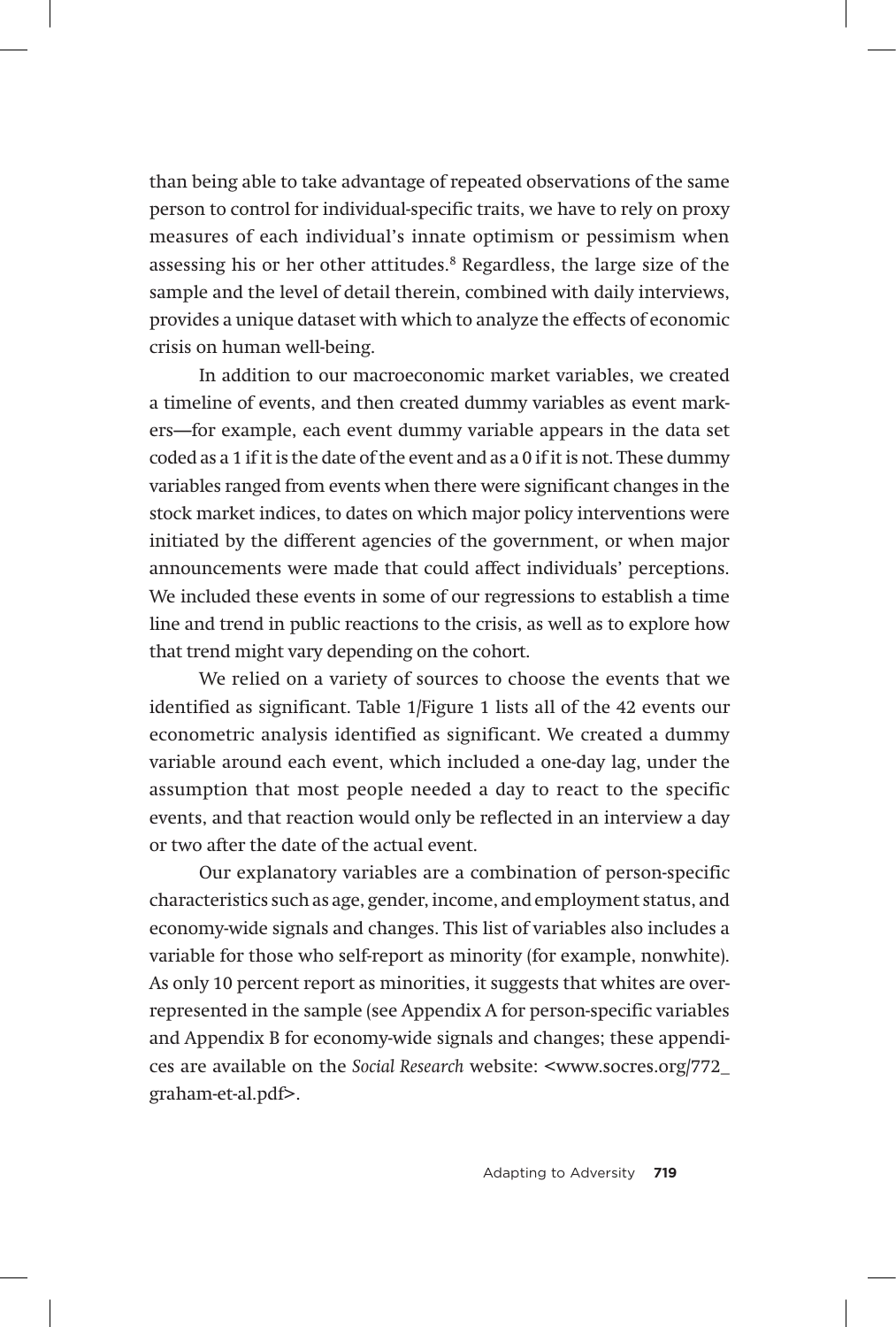#### **Table 1**

| No. | Date       | Event                                                                                                                                                   | Variable name | Type of<br><b>Shock</b> |
|-----|------------|---------------------------------------------------------------------------------------------------------------------------------------------------------|---------------|-------------------------|
| 1   | 1/28/2008  | Economic Stimulus Act, 2008 proposed                                                                                                                    | seconstpl1    | Policy                  |
| 2   | 2/13/2008  | Economic Stimulus Act, 2008 signed into law                                                                                                             | seconstsl1    | Policy                  |
| 3   | 3/13/2008  | Bears Stearns reports \$15b drop in liquid<br>assets                                                                                                    | sbearsrepl1   | Market                  |
| 4   | 3/14/2008  | Bears Stearns receives emergency lending<br>from the Fed via JPMorgan                                                                                   | sbearsbaill1  | Policy                  |
| 5   | 6/6/2008   | S&P downgrades two largest monoline bond<br>insurers                                                                                                    | sbidgradel1   | Market                  |
| 6   | 6/16/2008  | Lehman reports loss of \$2.8b in Q2                                                                                                                     | slehloss1l1   | Market                  |
| 7   | 7/11/2008  | FDIC takes over IndyMac                                                                                                                                 | sindymacl1    | Policy                  |
| 8   | 7/15/2008  | Treasury Secretary Paulson requests<br>government funds to support F&F                                                                                  | sffbailregl1  | Policy                  |
| 9   | 9/7/2008   | F&F placed in Federal conservatorship                                                                                                                   | sfffedcl1     | Policy                  |
| 10  | 9/10/2008  | Lehman announces \$3.9b loss in Q3                                                                                                                      | slehloss2l1   | Market                  |
| 11  | 9/12/2008  | Moody's and S&P threaten to downgrade<br>Lehman                                                                                                         | slehdgradel1  | Market                  |
| 12  | 9/14/2008  | 10 banks create \$70b liquidity fund                                                                                                                    | sligfundl1    | Market                  |
| 13  | 9/14/2008  | Collateral for TSLF and PDCF expanded                                                                                                                   | sfedtslfl1    | Policy                  |
| 14  | 9/15/2008  | Lehman files for bankruptcy                                                                                                                             | slehbnkrptl1  | Market                  |
| 15  | 9/15/2008  | AIG downgraded by all three major rating<br>agencies                                                                                                    | saigdgradel1  | Market                  |
| 16  | 9/15/2008  | BoA purchases Merrill Lynch                                                                                                                             | smerrilll1    | Market                  |
| 17  | 9/16/2008  | AIG loaned \$85b                                                                                                                                        | saigbaill1    | Policy                  |
| 18  | 9/19/2008  | Treasury establishes money market guarantee<br>program; Paulson calls for government plan<br>to purchase troubled assets from financial<br>institutions | strguarl1     | Policy                  |
| 19  | 9/19/2008  | <b>AMLF</b> established                                                                                                                                 | sfedamlfl1    | Policy                  |
| 20  | 9/19/2008  | SEC bans short-selling on 799 financial stocks                                                                                                          | ssecbanl1     | Market                  |
| 21  | 9/25/2008  | WaMu and Wachovia closed/acquired by OTS<br>and FDIC                                                                                                    | swamul1       | Policy                  |
| 22  | 9/29/2008  | Treasury bailout plan voted down in the<br>House of Representatives                                                                                     | strplanfl1    | Policy                  |
| 23  | 10/3/2008  | Revised Treasury bailout plan passes; FDIC<br>insurance raised to \$250K                                                                                | strplansl1    | Policy                  |
| 24  | 10/6/2008  | TAF increased to provide for \$900b funding<br>until year-end                                                                                           | sfedtafl1     | Policy                  |
| 25  | 10/7/2008  | Commerical Paper Funding Facility (CPFF)<br>established                                                                                                 | sfedcpffl1    | Policy                  |
| 26  | 10/8/2008  | Coordinated global lowering of central bank<br>interest rates                                                                                           | sglintlowl1   | Policy                  |
| 27  | 10/14/2008 | 9 banks seek capital injection from the<br>Treasury                                                                                                     | sbankbaill1   | Market                  |
| 28  | 10/14/2008 | Treasury announces \$250b capital injection<br>plan                                                                                                     | strcapinjl1   | Policy                  |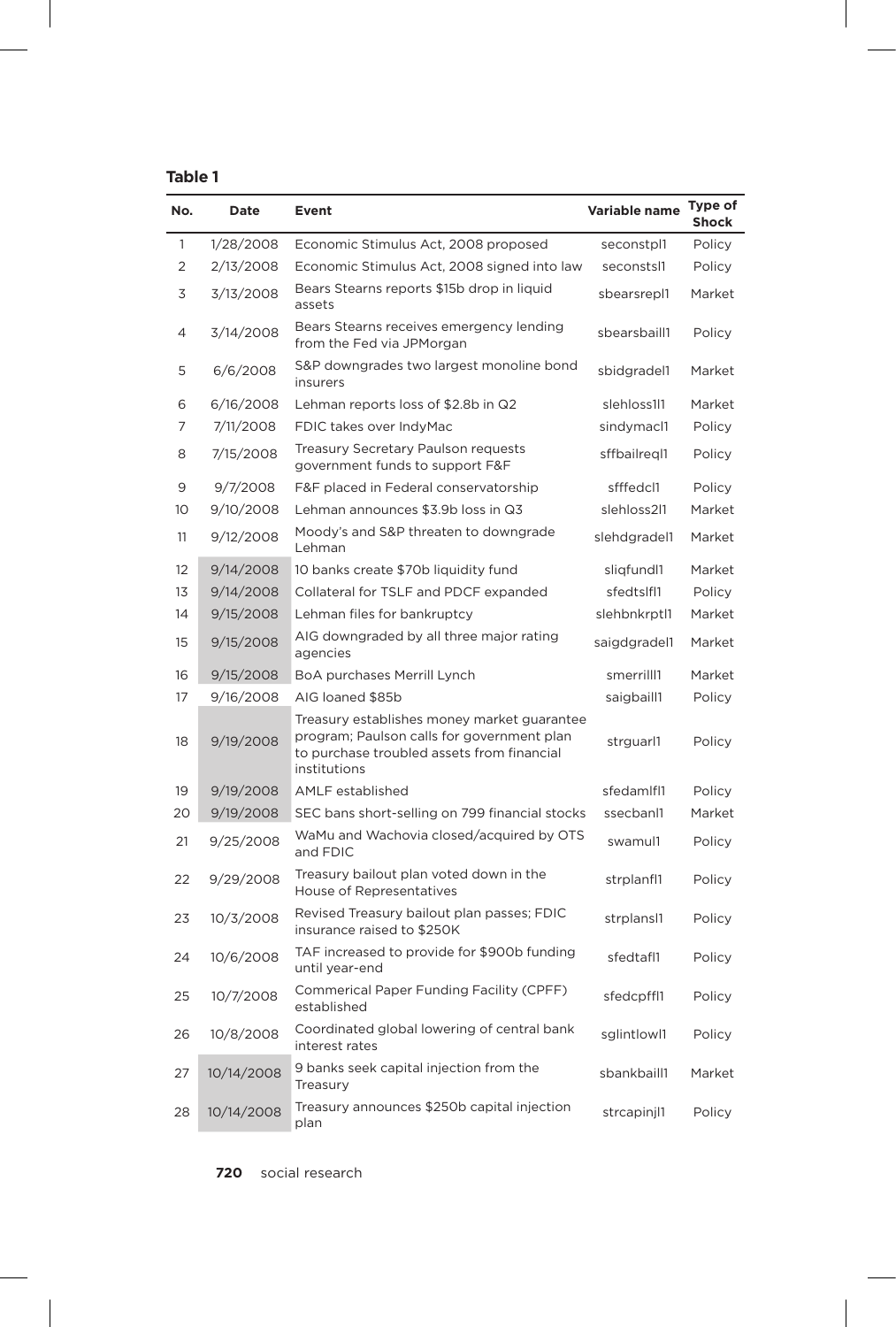#### *Table 1 continued*

| 29 | 10/14/2008 | FDIC insures all senior debt of regulated<br>institutions                                         | sfdicins <sup>1</sup> | Policy |
|----|------------|---------------------------------------------------------------------------------------------------|-----------------------|--------|
| 30 | 10/21/2008 | Money Market Investor Funding Facility<br>(MMIFF) established                                     | sfedmmiffl1           | Policy |
| 31 | 10/23/2008 | Greenspan testifies before House Committee<br>of Government Oversight and Reform                  | sgrnspanl1            | Other  |
| 32 | 10/28/2008 | Lowest consumer confidence                                                                        | sconsconfl1           | Other  |
| 33 | 10/30/2008 | US GDP decline by 0.3%                                                                            | sgdpdec111            | Other  |
| 34 | 11/5/2008  | US Presidential election results                                                                  | spresell1             | Other  |
| 35 | 11/10/2008 | AIG Ioan restructured                                                                             | saiglres <sup>1</sup> | Policy |
| 36 | 11/10/2008 | Chinese government announces Y4t fiscal<br>stimulus package                                       | schinastml1           | Other  |
| 37 | 11/18/2008 | Auto execs in TARP plea                                                                           | sautopleal1           | Market |
| 38 | 11/23/2008 | Citigroup receives government assistance                                                          | scitibaill1           | Policy |
| 39 | 12/1/2008  | NBER declares that recession began in<br>December 2007                                            | snberrecl1            | Other  |
| 40 | 12/17/2008 | US consumer prices decline 1.7%                                                                   | spdeflatl1            | Other  |
| 41 | 12/19/2008 | Auto bailout                                                                                      | sautotarpl1           | Policy |
| 42 | 12/20/2008 | Eleven of world's largest banks are<br>downgraded by S&P                                          | sbdgradel1            | Market |
| 43 | 12/29/2008 | Treasury injects \$5b into GMAC                                                                   | sgmacbaill1           | Policy |
| 44 | 1/10/2009  | US unemployment rises to 7.2%                                                                     | susunempl1            | Other  |
| 45 | 1/16/2009  | Fed, FDIC, Treasury jointly aid BoA                                                               | sboabaill1            | Policy |
| 46 | 1/20/2009  | US Presidential inauguration                                                                      | spresinl1             | Other  |
| 47 | 1/26/2009  | F&F need additional \$51b to continue<br>operations                                               | sffaddl1              | Market |
| 48 | 2/4/2009   | Treasury announces restrictions on executive<br>pay on banks receiving assistance                 | sexecpayl1            | Policy |
| 49 | 2/10/2009  | Fed proposes TALF expansion to \$1t                                                               | stalfexpl1            | Policy |
| 50 | 2/10/2009  | Geithner launches Financial Stability Plan                                                        | sfinstabl1            | Policy |
| 51 | 2/18/2009  | Obama plans to aid homeowners                                                                     | shomeaidl1            | Policy |
| 52 | 2/23/2009  | US government organisations issue joint<br>statement on stress-test related capital<br>injections | sstressanl1           | Policy |
| 53 | 2/25/2009  | Treasury announces terms of Capital<br>Assistance Program                                         | scapass <sup>1</sup>  | Policy |
| 54 | 3/2/2009   | AIG announces \$61.7b Q4 loss                                                                     | saiglossl1            | Market |
| 55 | 3/2/2009   | Fed and Treasury announce joint<br>restructuring of AIG                                           | saigres <sup>1</sup>  | Policy |
| 56 | 3/15/2009  | Bernanke interview with CBS. "Green-shoots"                                                       | sgreenshl1            | Other  |
| 57 | 4/2/2009   | G20 summit in London                                                                              | sg20lndl1             | Other  |
| 58 | 4/9/2009   | Wells Fargo announces record profits in Q1                                                        | swfprofitl1           | Market |
| 59 | 4/13/2009  | Goldman Sachs raises \$5b to pay back TARP                                                        | sgsrepayl1            | Market |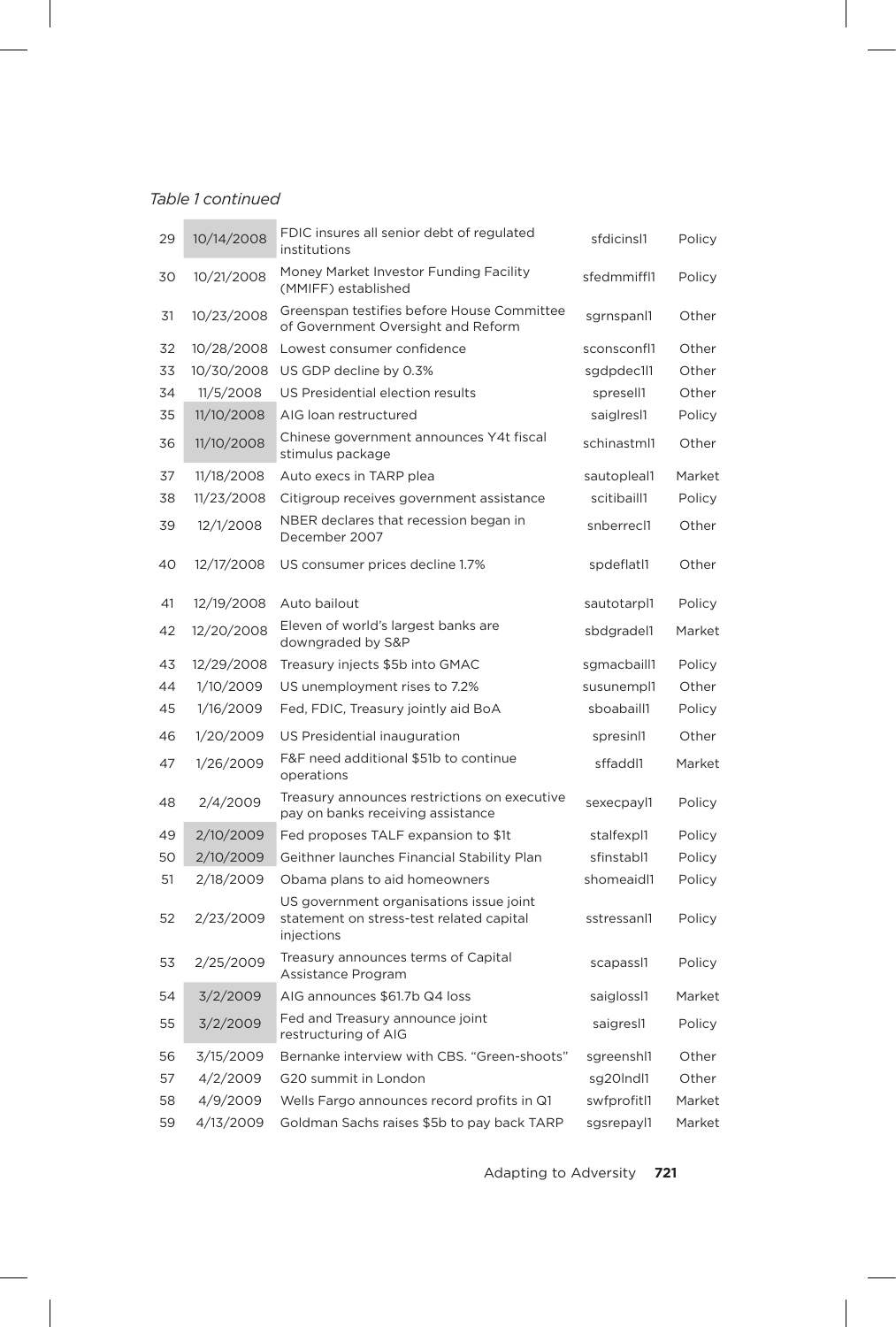#### *Table 1 continued*

| 60 | 4/29/2009 | \$3.4t budget approved                                 | sbudget09l1 | Policy |
|----|-----------|--------------------------------------------------------|-------------|--------|
| 61 | 5/7/2009  | Stress-test results released                           | sstresstl1  | Policy |
| 62 | 5/29/2009 | GDP drop by 5.7% in Q1                                 | sgdpdec2l1  | Other  |
| 63 | 6/1/2009  | <b>GM</b> declares bankruptcy                          | sgmbnkrptl1 | Market |
| 64 | 6/10/2009 | New monthly report on credit and liquidity<br>released | scrligrepl1 | Policy |
| 65 | 6/17/2009 | Obama proposes conprehensive regulatory<br>reform plan | sregref11   | Policy |
| 66 | 6/25/2009 | Changes to many Fed liquidity facilities<br>announced  | sfedligchl1 | Policy |
| 67 | 6/25/2009 | Michael Jackson's death                                | smjackl1    | Other  |
| 68 | 6/29/2009 | Madoff sentenced to 150 prison term                    | smadoffl1   | Other  |

Note: Shaded cells highlight multiple events on the same calendar day

We then relied on five questions to provide a composite picture of individuals' well-being and perceptions of the economic conditions of the economy throughout the onset of the crisis, the corresponding free fall in the stock market and increase in the unemployment rate, and then the initial signs of recovery. The questions are: the best possible life question (which is used in the Gallup Poll as a gauge of happiness or reported well-being); individual satisfaction with standard of living; anticipated standard of living (for example, does the respondent feel his/her standard of living is getting better or worse); economic conditions in the country today; and anticipated economic conditions in the country (again, are conditions getting better or worse). (The exact phrasing for each question and the response scales are reported in Appendix C, which is also available at <www.socres.org/772\_graham-et-al.pdf>.) While the five variables are correlated, the degree of co-movement among them is low, and analysis of each of the individual variables yields distinct and complementary results.

## **The model**

Our regressions began with a standard, ordered logit happiness equation. Ordered logit regressions are distinct from linear regression models as the dependent variable (in this case happiness or life satisfaction) is categorical rather than linear in nature: respondents place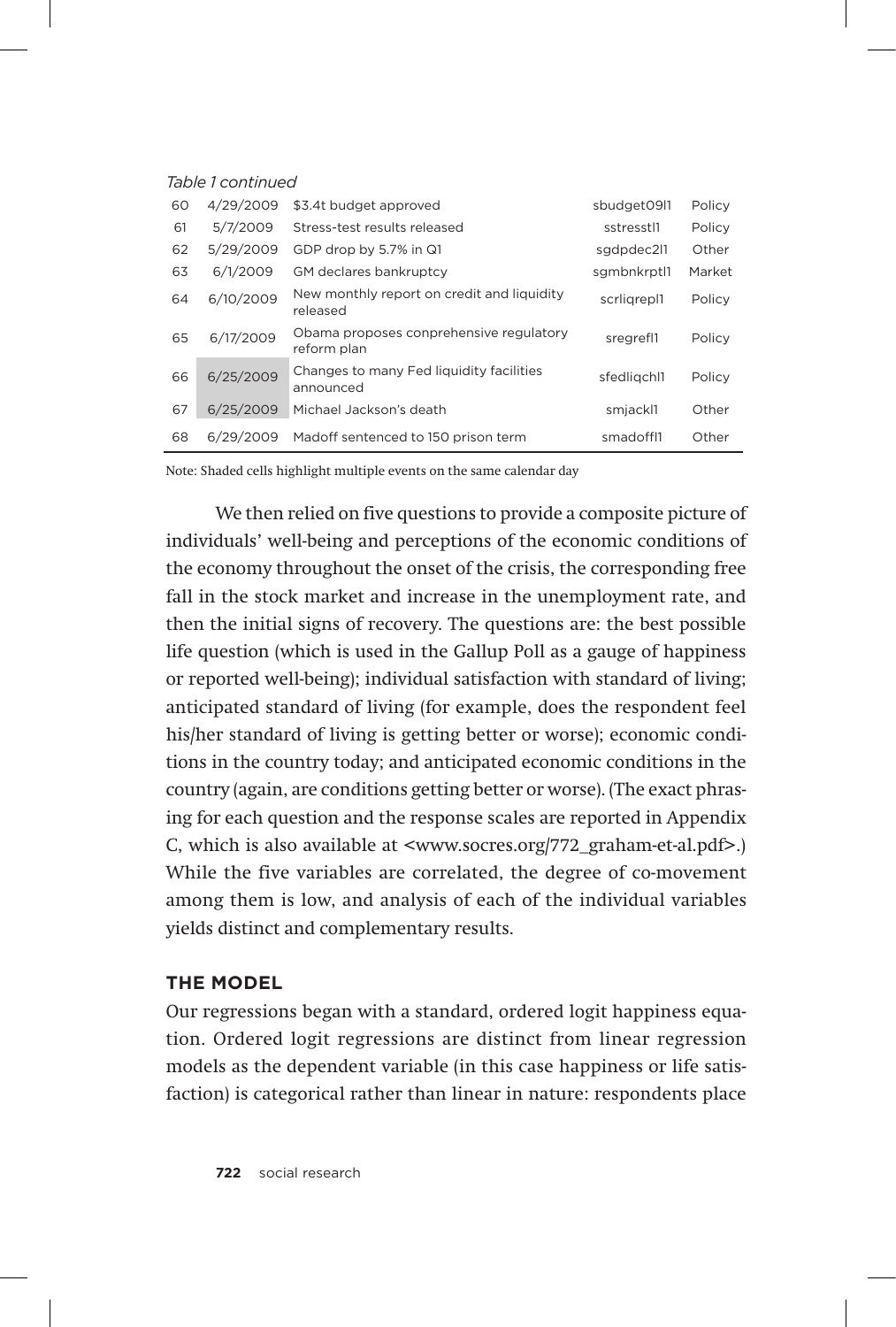**Figure 1: Events and Dow Timeline** 



themselves in categories that do not have cardinal values. Thus the equation measures the probability that an individual with particular traits will be in one category or another. The life satisfaction question—in this case the best possible life question in Gallup—is the dependent variable, and the usual socio-demographic variables such as age, age squared, income, education, gender, and marital and employment status as the explanatory variables. The best possible life question in Gallup asks respondents to use an 11-point ladder (0–10) to compare their life to the best possible life they can imagine, and is used widely as a gauge of well-being. It is slightly more framed than open-ended happiness or life satisfaction questions, and typically correlates more closely with income than less-framed questions do. Nevertheless, a number of scholars find that responses to this question track robustly with other indicators of well-being across a wide sample of countries.<sup>9</sup>

Income, meanwhile, is self-reported, with respondents asked to place themselves in one of 11 brackets, ranging from no monthly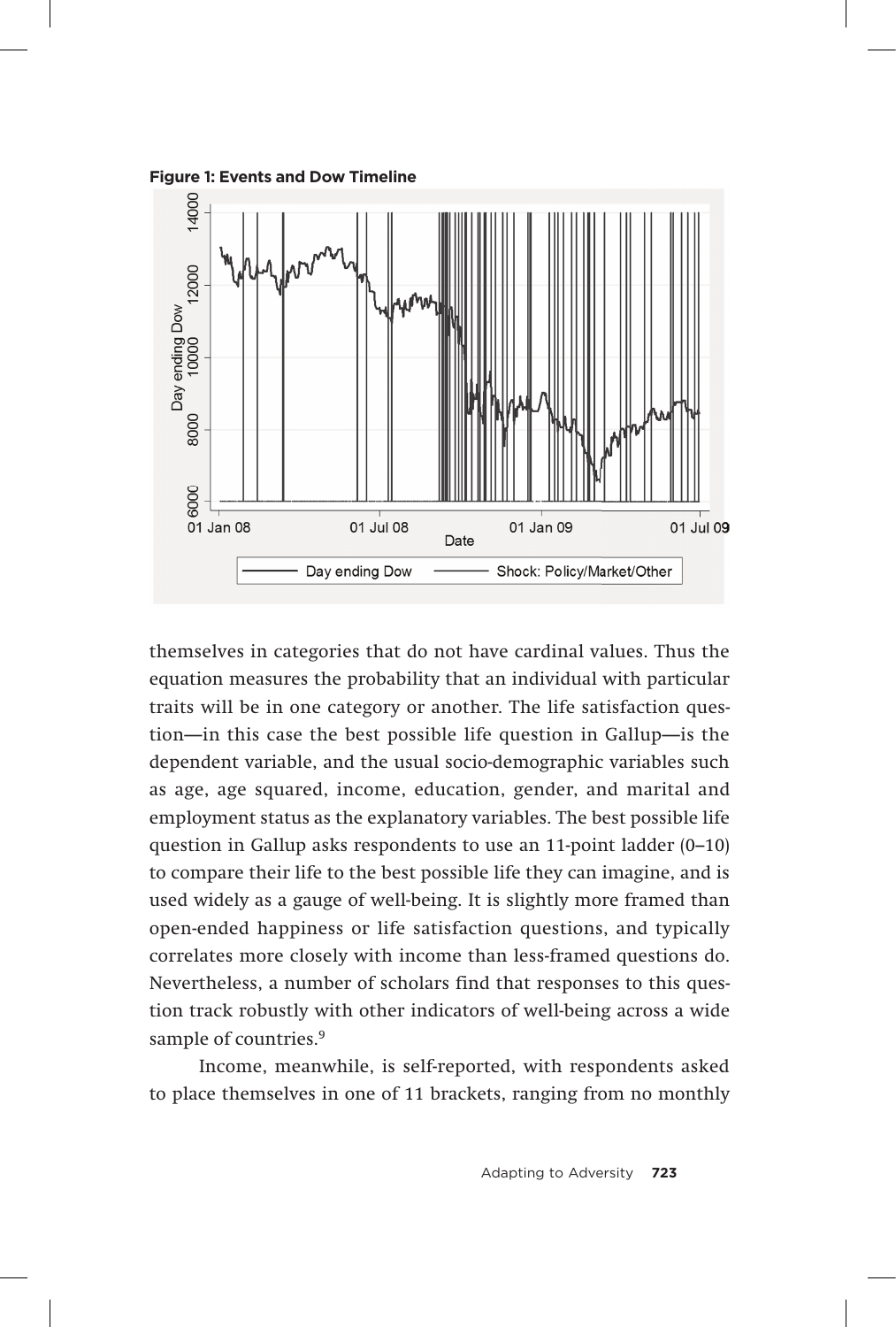income to \$10,000 per month or higher as the highest income bracket. This likely truncates the distribution at the top, bunching up high and much higher income earners in the top bracket. Less than 1 percent of the sample report to have no income, roughly 25 percent report to earn under \$3,000 per month, and 12 percent of the sample report to earn \$10,000 or more per month.

We then repeated the standard happiness regressions, adding a series of dummies to capture health status and behaviors such as smoking, exercising, obesity, and depression, as well as dummies for the region that respondents reside in. In addition, as a means to compare the effects of events on different kinds of perceptions/attitudes, we also ran the same equation but with our other perceptions variables as the dependent variable: satisfaction with standard of living (SOL), anticipated standard of living (SOLatr), assessment of the country's current economic situation (CECON), and assessment of the country's future economic situation (CECONatr).

We split the sample into a series of cohorts, based on demographics, religion, having friends (or not), income levels, financial security, job security, and health behaviors (exercisers, smokers, the obese, the depressed, and the well rested—or not—in each case). Our hypothesis before the analysis was that some socioeconomic cohorts would feel disproportionate effects of the crisis compared to others. Some, such as those with healthier behaviors may navigate the crisis better and therefore suffer less well-being effects.

Our baseline happiness model has happiness as the dependent variable. Independent variables are a vector of the usual socio-demographic controls, such as age, gender, income, and education; dummy variables representing whether or not respondents smoke, exercise, are obese, or have reported depression in the past year; dummy variables representing the region that respondents live in; and an error term. We reran the basic model but added in dummy variables that capture whether or not respondents live in political districts that are dominated by either Republicans or Democrats. We then repeated the baseline model but added in dummy variables representing the particular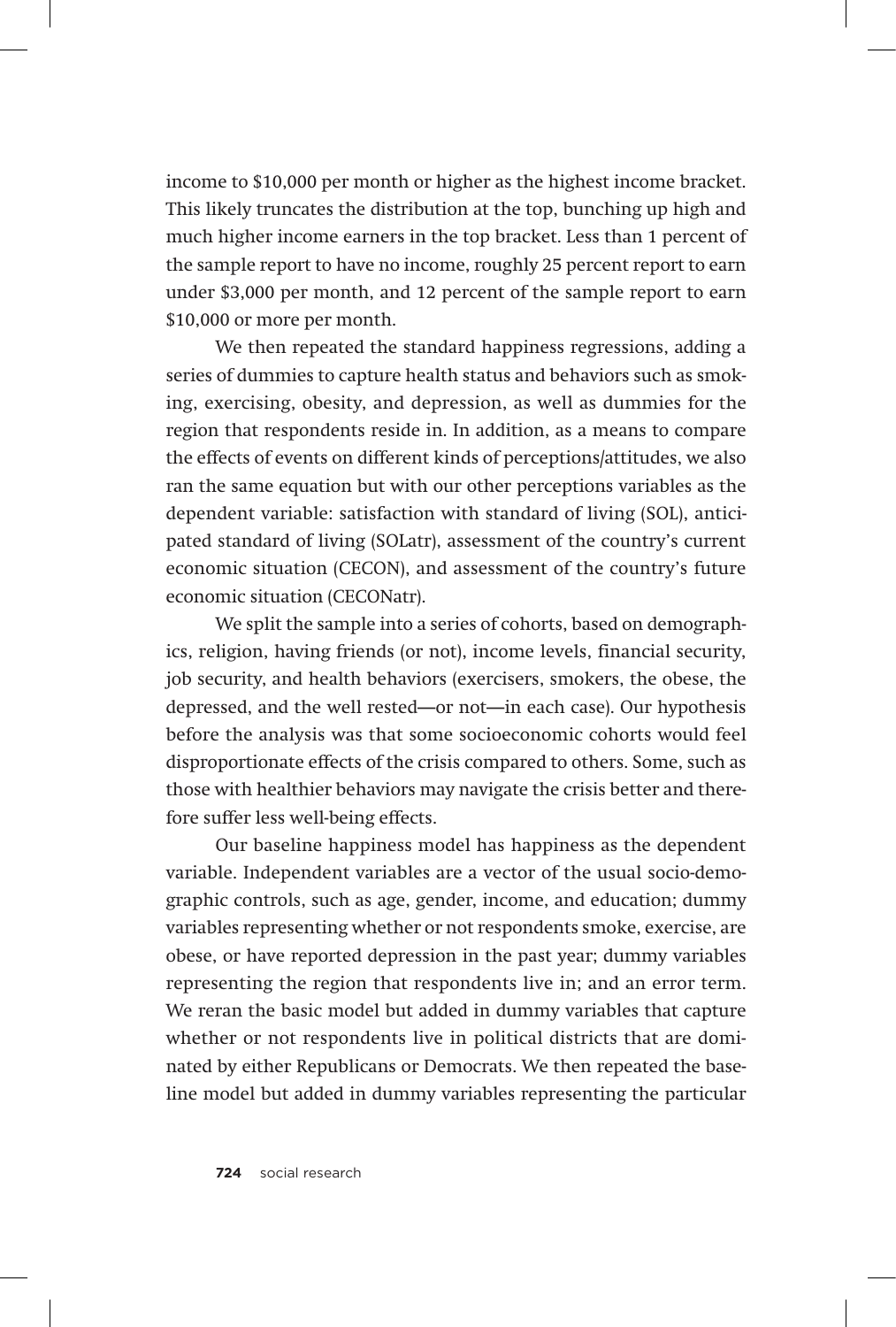events that we isolated in our time line. Later, when we split the sample into various cohorts, we use the same model but removed the dummies for the cohort that we are splitting the sample by (for example, when we split the sample into exercisers and nonexercisers, we removed the exercise dummy from the equations).10

In addition to happiness, we explored the relationship of the same set of independent variables with respondents' assessments of their current standard of living, their assessments of their anticipated standard of living in the future, their assessment of the country's current economic situation, and their assessments of the country's anticipated economic situation in the future. In each instance, we ran essentially the same equations, but with each of these questions, respectively, as the dependent variable.

## **Basic Correlates of Happiness in the United states, 2008–2009**

We first examined how particular traits and behaviors affected overall well-being during the crisis. Our findings on the correlates of well-being for the United States, based on the daily dataset, match with the work of many others based on different U.S. data sets. There is a U-shaped relationship with age, with the low point on the happiness curve being around the age of 47. This fits with a broader age-happiness pattern that holds in most places in the world where happiness has been studied.<sup>11</sup> Men are less happy than women, and married people are happier than unmarried people. People with higher levels of income are happier than those with lower levels, as are more educated people. Religious people are happier than nonreligious people, and minorities are less happy than nonminorities, although the latter finding is only significant at the 10 percent level (see table 2).

These findings are consistent with those from other studies of happiness in the United States based on other data sets, as well as with multiple studies of happiness in other countries and regions. It is not surprising that these very basic and consistent patterns are not affected by the crisis.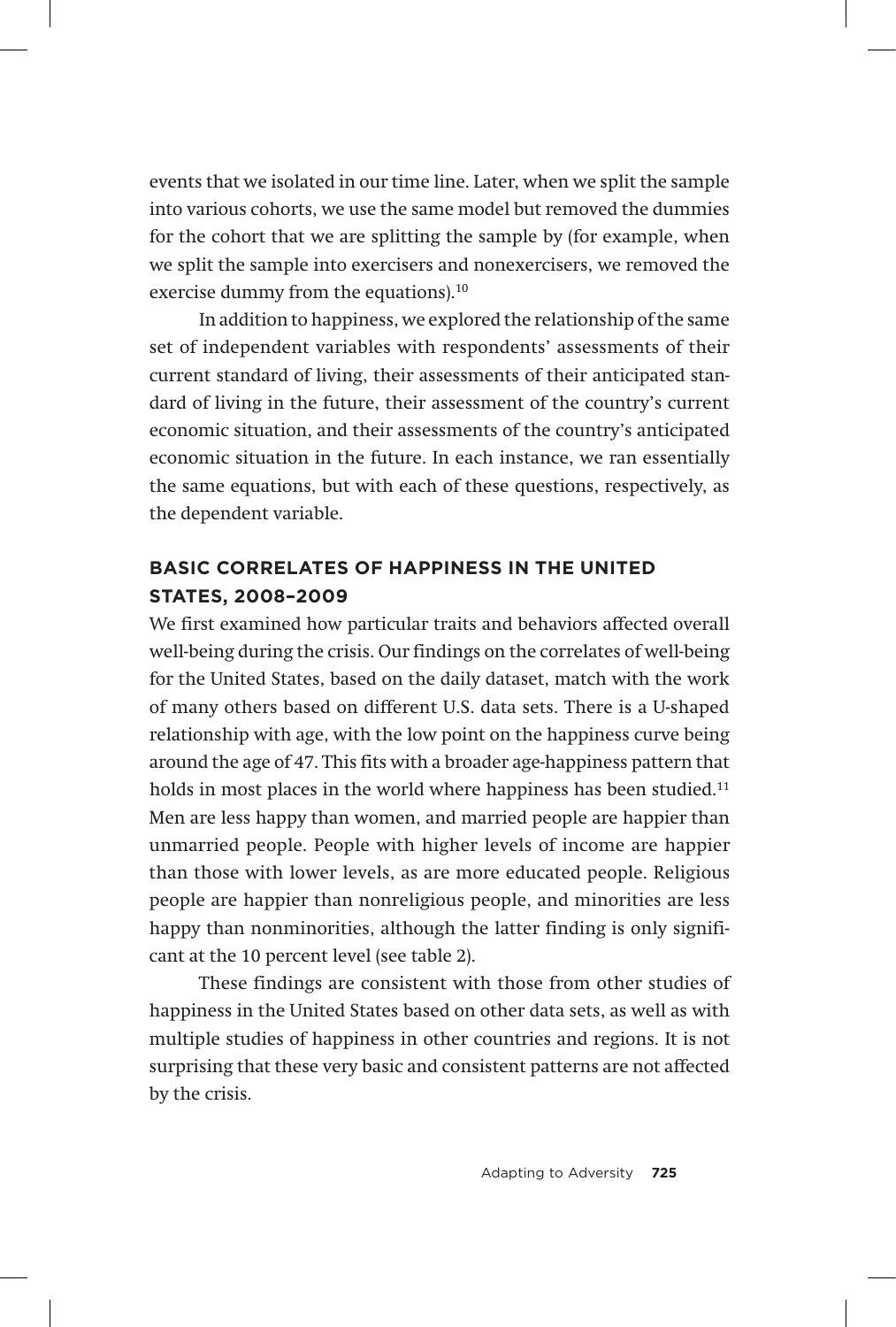|                                               |             | Model I          |               | Model II         |               | Model III        |               |
|-----------------------------------------------|-------------|------------------|---------------|------------------|---------------|------------------|---------------|
|                                               |             | Coeffi-<br>cient | Stat.<br>Sig. | Coeffi-<br>cient | Stat.<br>Sig. | Coeffi-<br>cient | Stat.<br>Sig. |
| Age                                           |             | $-0.06832$       | ***           | $-0.06816$       | ***           | $-0.05618$       | ***           |
| Age (squared)                                 |             | 0.00076          | ***           | 0.00075          | ***           | 0.00062          | ***           |
| Gender<br>(dummy var)                         |             | $-0.17128$       | ***           | $-0.17113$       | $***$         | $-0.23103$       | ***           |
| Married<br>(dummy vari-<br>able)              |             | 0.22431          | ***           | 0.22300          | ***           | 0.18751          | ***           |
| Household<br>Income<br>Group                  |             | 0.19487          | ***           | 0.19465          | ***           | 0.17345          | ***           |
| Education<br>Level                            |             | 0.11285          | ***           | 0.11198          | ***           | 0.08887          | ***           |
| Minority<br>(dummy vari-<br>able)             |             | $-0.03452$       | ***           | $-0.04881$       | ***           | $-0.05897$       | ***           |
| Religiosity                                   |             | 0.20234          | ***           | 0.19965          | ***           | 0.17949          | ***           |
| Smile                                         |             | 0.74551          | ***           | 0.74484          | ***           | 0.56262          | ***           |
| Region<br>(dummy vari-<br>ables) <sup>1</sup> |             |                  |               |                  |               |                  |               |
|                                               | Midwest     |                  |               | $-0.01460$       | *             |                  |               |
|                                               | South       |                  |               | 0.10377          | ***           |                  |               |
|                                               | West        |                  |               | 0.10416          | $* * *$       |                  |               |
| Health condi-<br>tions (dummy<br>variables)   |             |                  |               |                  |               |                  |               |
|                                               | Exercise    |                  |               |                  |               | 0.15339          | ***           |
|                                               | Depressed   |                  |               |                  |               | $-0.49785$       | ***           |
|                                               | Obese       |                  |               |                  |               | $-0.18067$       | ***           |
|                                               | Smoker      |                  |               |                  |               | $-0.37475$       | ***           |
|                                               | Well-rested |                  |               |                  |               | 0.40534          | ***           |
| Observations                                  |             | 397474           |               | 397474           |               | 395139           |               |
| Chi-square                                    |             | 54114.29         |               | 55571.46         |               | 68671.81         |               |

#### **Table 2: Best Possible Life Assessment**

1Control region: Northeast

\*Statistically significant at 10%

\*\*Statistically significant at 5%

\*\*\*Statistically significant at 1%

**726** social research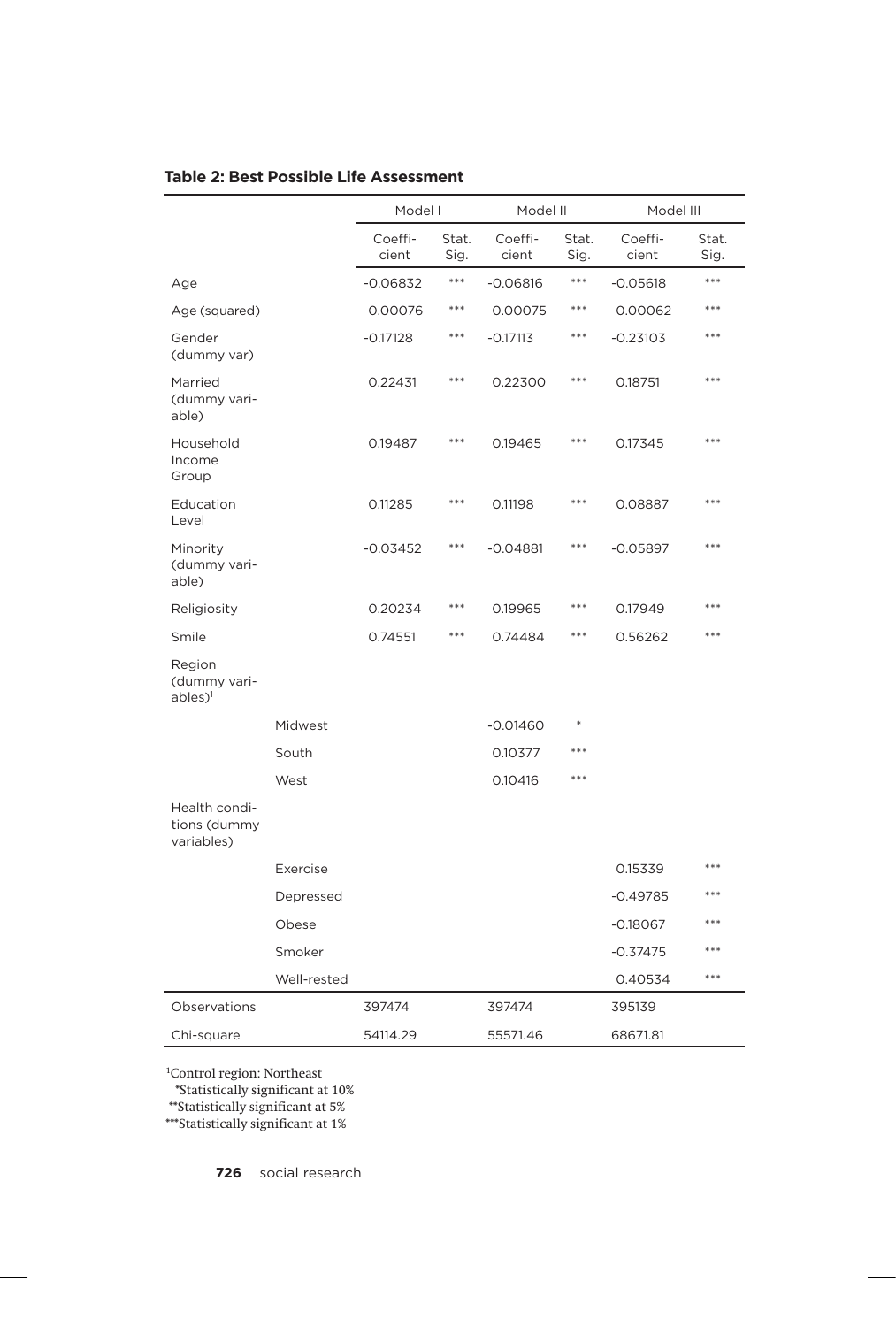We also find that, controlling for all of the above factors, respondents who live in counties that are dominated by Republican voters are happier than those that live in counties dominated by Democrats. (This was defined by how the majority of respondents in a county voted in the 2008 elections). This is in keeping with the findings of other studies that find that U.S. respondents that lean to the right are happier than those that lean to the left.<sup>12</sup> While we do not have a definitive explanation, it is likely that those that select into a political philosophy that sees success as primarily a result of individual effort are also fairly happy with the way things are, while those who focus more on the systemic advantages and disadvantages that individuals face are less happy with the way things are. The direction of causality is difficult to establish, however. Regardless, the difference between the two is significant; those that live in Republican dominated counties are over 10 percentage points happier than those that live in Democratic ones (table 2).

We also examined the happiness "effects" of various behaviors and health conditions. Not surprisingly, we found that those who exercised were happier than those who did not, and those that smoked were much less happy than nonsmokers. These findings on smoking resonate with those we found for Russia at the time of the 1998 ruble crisis.13

Not unsurprisingly, we find that those who spent social time with friends were happier than others. Respondents who reported having been diagnosed with depression in the last year were significantly less happy than others, as were the obese and those with high blood pressure.

## **Happiness and the crisis**

Looking across time during the crisis, our most simple and striking result is an overall trend, with mean daily happiness levels (as measured by the best possible life question, with the 1,000 observations of each day converted into daily averages for the sample) decreasing markedly with the onset of the crisis, bottoming out in early 2009, and then taking an equally marked trend upward after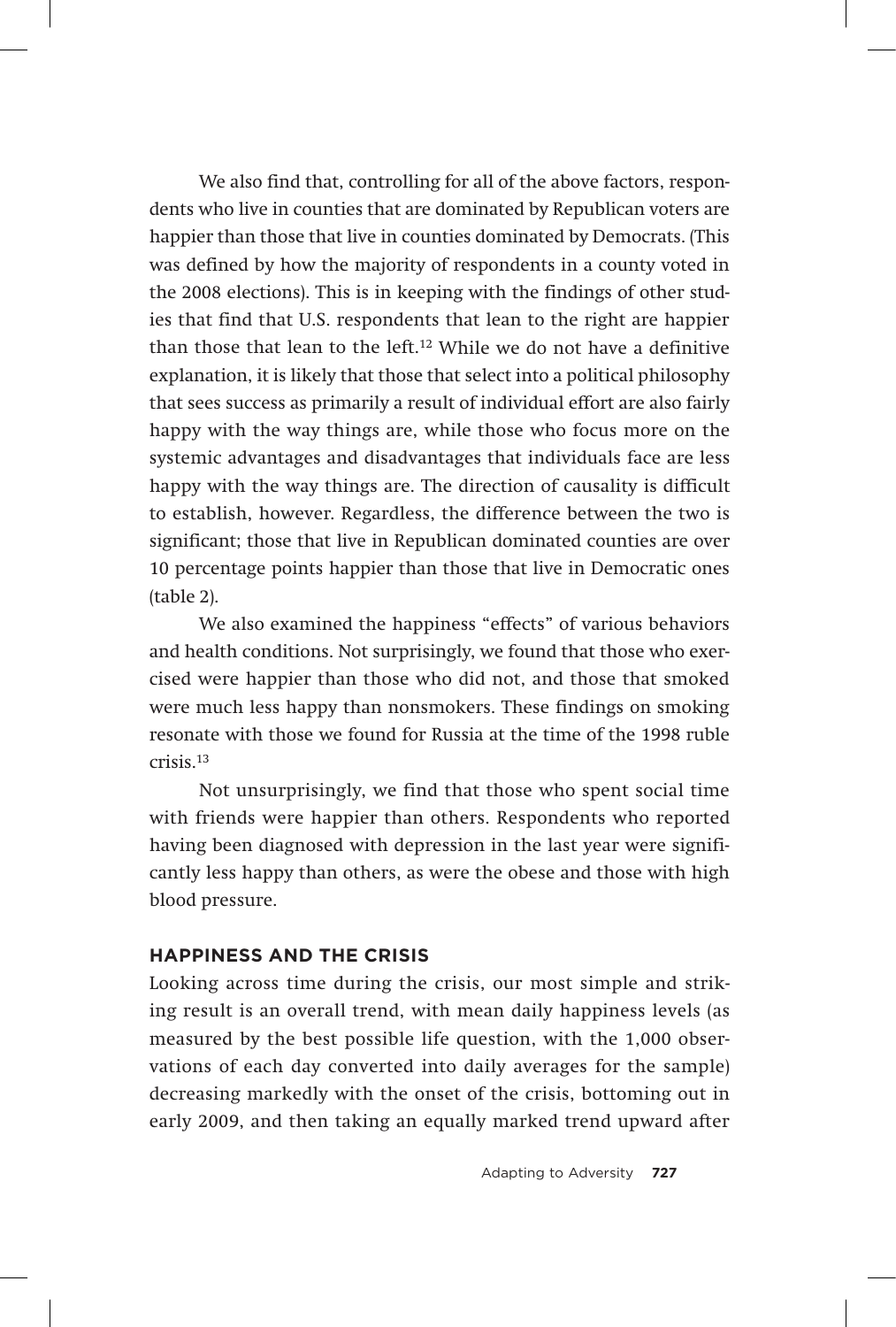

**Figure 2: Gallup Daily: Best Possible Life and Dow Jones Daily Averages** 

April 2009. While there are daily movements linked to specific events, the overarching trend is a cycle related to the overall patterns in the crisis. During the downward trends in the crisis and in well-being, happiness seems to lag spikes in the stock market by a few days. This makes intuitive sense, as people have to first internalize the news and then only report well-being levels a day later. On the upward trend, though, happiness trends lead the stock market and continue to trend upward above and beyond market trends. Most remarkably, mean happiness levels by July 2009 were above the mean levels in January 2008—at the beginning of the period of study and prior to the start of the crisis (see figure 2).

The Dow Jones Industrial Average Index (Dow) plummeted through most of 2008, hit its bottom on March 09, 2009 (6547.03), and then began a gradual rebound. The average Best Possible Life (bpl) and anticipated Standard of Living (solatr) mimicked the overall trend of the Dow, but their respective recoveries were much more pronounced than the Dow's. In fact, the average bpl measure was higher at the end of June 2009 than it was in January 2008, although the Dow index had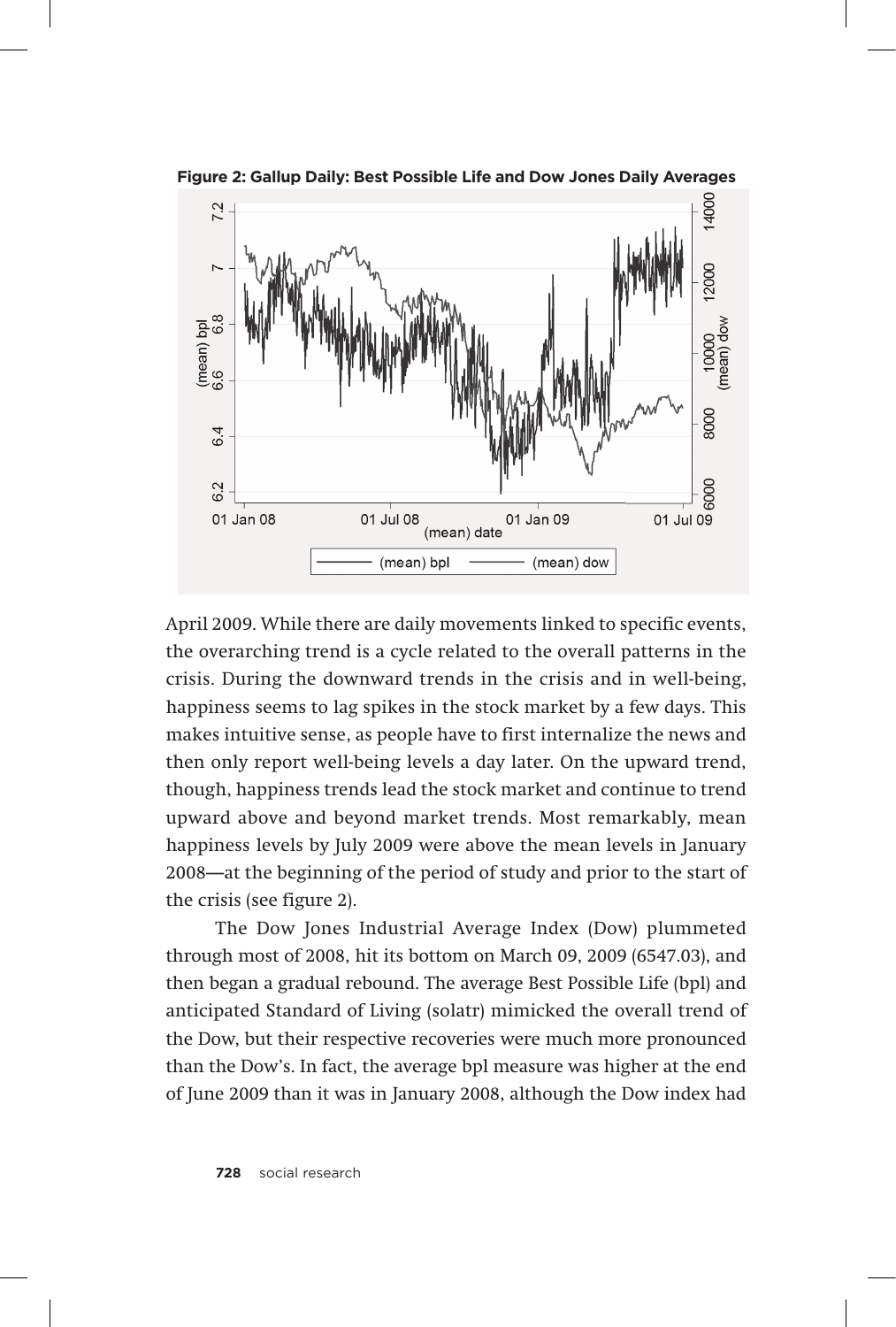just made a nominal recovery and was still about 35 percent below the level in January 2008.

This is likely a reflection of latent optimism among individuals. At the same time that happiness levels were rising markedly, most respondents remained realistic—and pessimistic—in their assessments of their current standard of living and of the country's economic situation (see figures 3 and 4). It is likely that despite the reduction in wealth that most people experienced with the crisis, they saw the end of the market free fall as a sign of hope and a more positive outlook for the future, or at the least as the end of a period of deep uncertainty about where the crisis was headed.

Second, it seems that the influence of a change in market signals (here the Dow) is asymmetric, at least on average. When the economy is in on a downward cycle, the pace and proportional magnitude of effects on the average individual is markedly different than when the economy is on a recovery (or growth). Individuals' perceptions follow the market on the downward trend, but lead the market when optimism



**Figure 3: Satisfaction with Standard of Living and Dow Jones Daily Averages**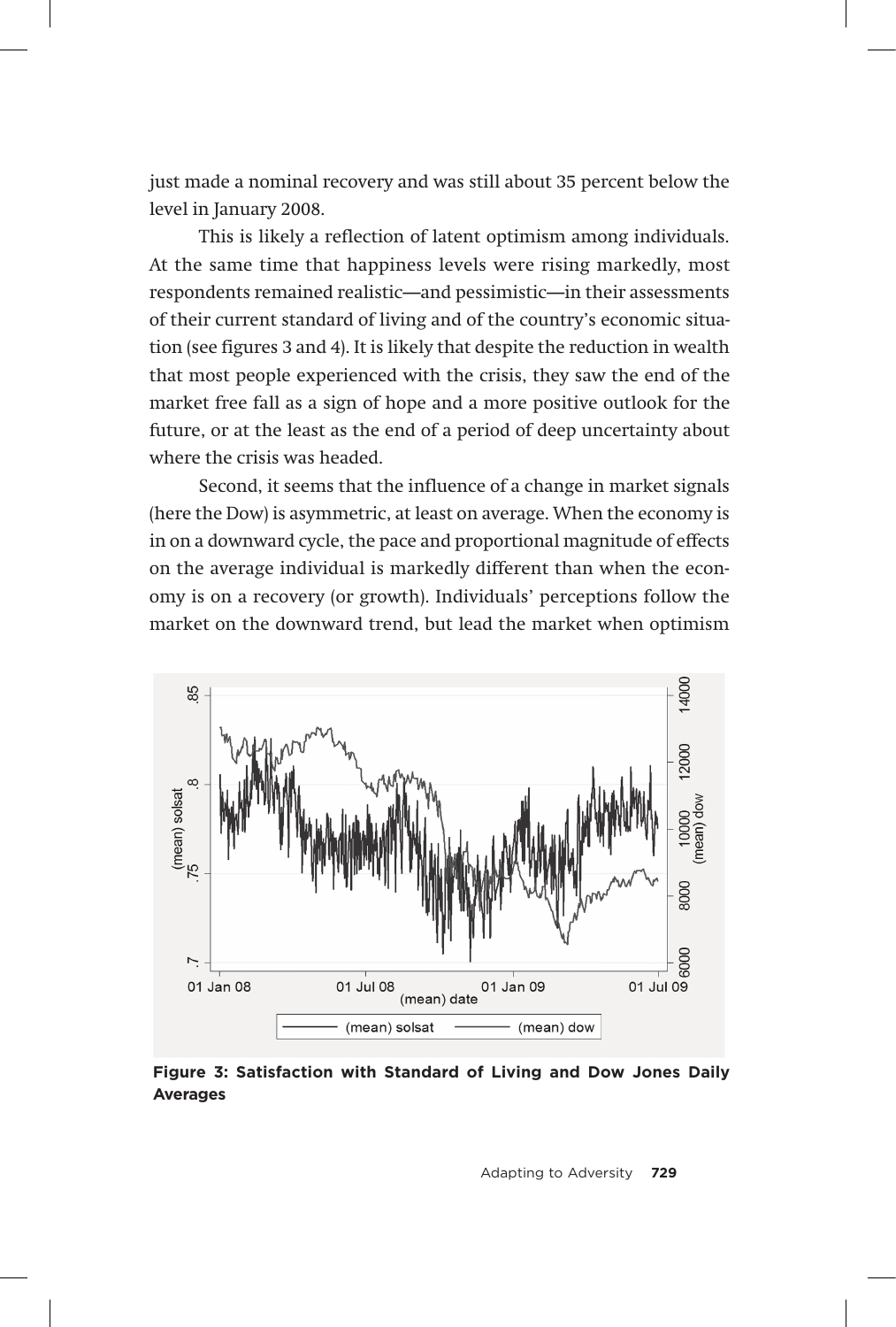**figure 4: Assessment of the Country Current and Expected Economic Situation**



is recovering. In addition, when we compare respondents' perception of the country's economic condition today to what they anticipate for the future, assessments for the future are worse than those of the present when the economy is heading toward a recession. Conversely, the average perception of the future is brighter than those of the present situation when the economy is recovering.<sup>14</sup>

This suggests that the upward trend in well-being is driven by a general sense of optimism as much it is by actual events. It also suggests adaptation; prior to the crisis, happiness levels had stabilized amid rising levels of wealth and were indeed slightly lower in January 2008 than the average for the previous two years.<sup>15</sup> In contrast, people seem to adapt their expectations downward at a time of crisis, and then are happier with less overall wealth once a sense of hope about an end to the crisis has set in or, at minimum, that the uncertainty about the downward spiral in the markets/economy has abetted.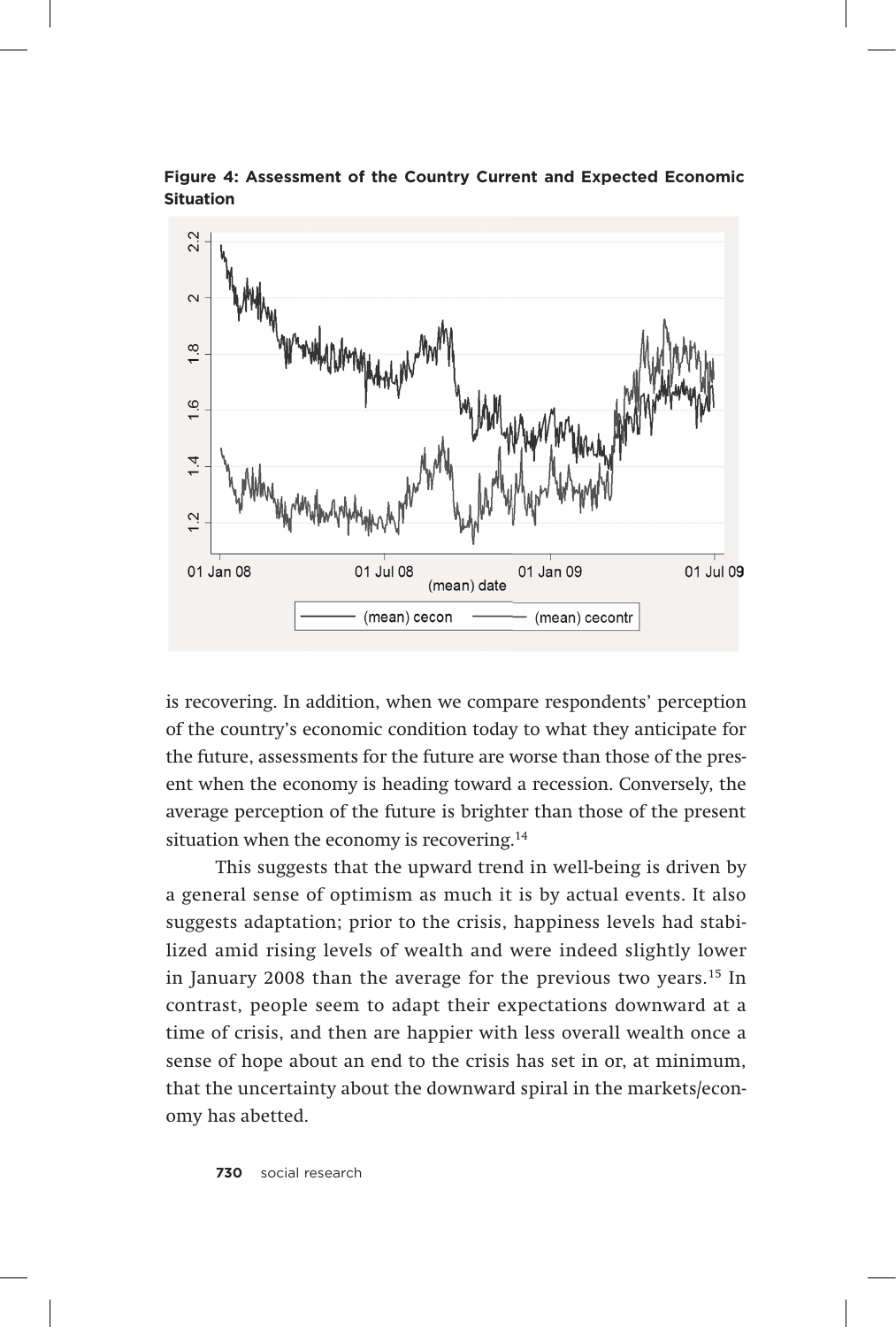The coexistence of flat happiness levels and rising wealth is a phenomenon that has been at the core of the debate over happiness and income since the first studies of happiness by economists. Richard Easterlin first noted it in his famous paradox, in which he found that average country-income levels rose over time across a large set of developed economies, but average happiness levels did not.16

More recently, Graham and Lora have identified a "paradox of unhappy growth," in which individuals in faster growing countries report lower levels of well-being, controlling for average levels of gross domestic product (GDP). This is based on the Gallup World Poll and on the Latinobarometro (a Latin America-wide opinion poll). A similar effect has been found in studies by Angus Deaton and by Betsey Stevenson and Justin Wolfers, based on the Gallup World Poll.<sup>17</sup> Expectations likely rise as quickly as income at times of growth. In addition, there are phenomena related to rapid growth—such as insecurity due to changing rewards to skills and rising inequality—that can have negative effects on well-being. Finally, there are also strong regional effects, such as fast growth in Russia and Africa—both regions with lower than average happiness levels during the years of study.

## **Results from individual regressions**

We find that our more subjective variables—happiness as gauged by the best possible life question, future outlook for individual living standards, and future outlook for the country's economic situation are more influenced by crisis-related events than are more objective assessments of the current situation, as gauged by current individual living standards assessments and by current assessments of the country's economic situation. Events we coded as positive (according to the criteria described above), meanwhile, seemed to have positive effects on the same three subjective variables, but were negatively correlated with the assessments of the current economic situation. This suggests that people's hope and optimism for the future is much more influenced by events, policy signals, and how the media covers them than are more objective assessments of particular situations. In other words, positive news seems to drive latent optimism and hope but not more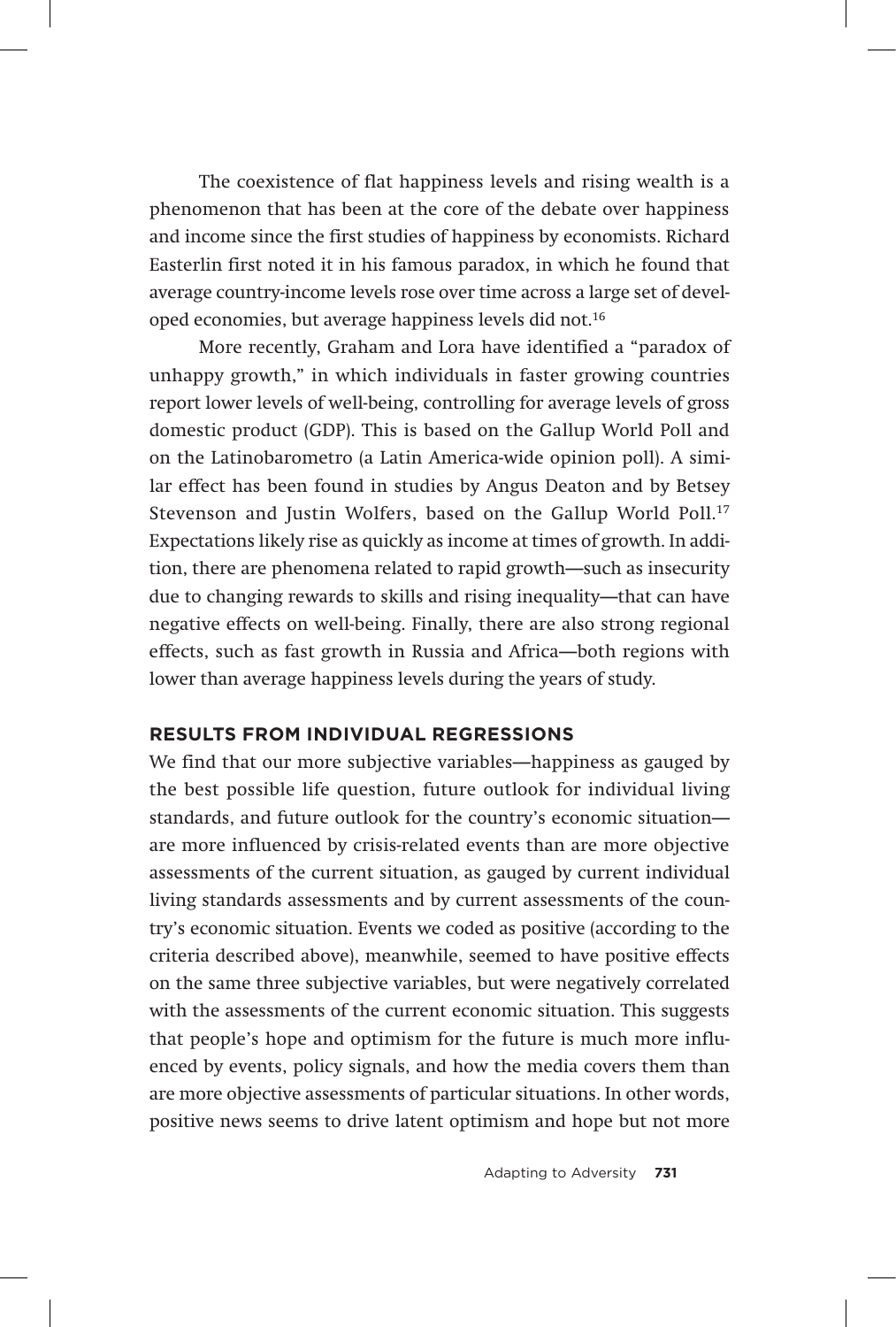objective assessments, while all news seems to have negative effects on the assessments of the country's current economic situation.

We also find additional evidence of adaptation; the magnitude or strength of the negative coefficients on our event variables increase up to a certain point and then decrease, even though the overall signal from the events (to well-being) remains negative. The event date with the strongest negative effect (both in terms of coefficient—which assesses the effect—and value of the Z-statistic, which assesses the statistical significance) was the day of the Citigroup bailout announcement, on November 23, 2008, right before Thanksgiving that year. After that, the negative coefficients and Z-values consistently decrease until the signs begin to turn positive, in late March 2009. The effects of the first positive signals were the strongest, meanwhile, and then the strength of the coefficients on the positive events also decrease (see table 3). These results suggest that people adapt to both good and bad news.

Overall, individual happiness and individual optimism about the future tipped upward well before optimism about the country's future did. In contrast, evaluations of the country's current situation tipped upward with the March 15, the day Federal Reserve Chairman Ben Bernanke gave an interview—at least for the days surrounding the event—while individual optimism did not. Most of our optimism related variables, such as future living standards and the future country situation, tipped upward, above the stock market trends, in the April 2009 period and beyond, mirroring happiness trends to a large extent. The upward trend is marked by a positive event—Wells Fargo Bank declaring record profits on April 9. But it is not an event that would have likely attracted that much attention from the average respondent.18

It is notable that after this upward trend begins, reactions to events we expected to be negative, such as the declaration of bankruptcy by General Motors, turned out to have positive effects, suggesting that how people interpret market and policy signals depends to some extent on their overall mood as well as more general public attitudes at the time. Indeed, the second highest positive coefficient (and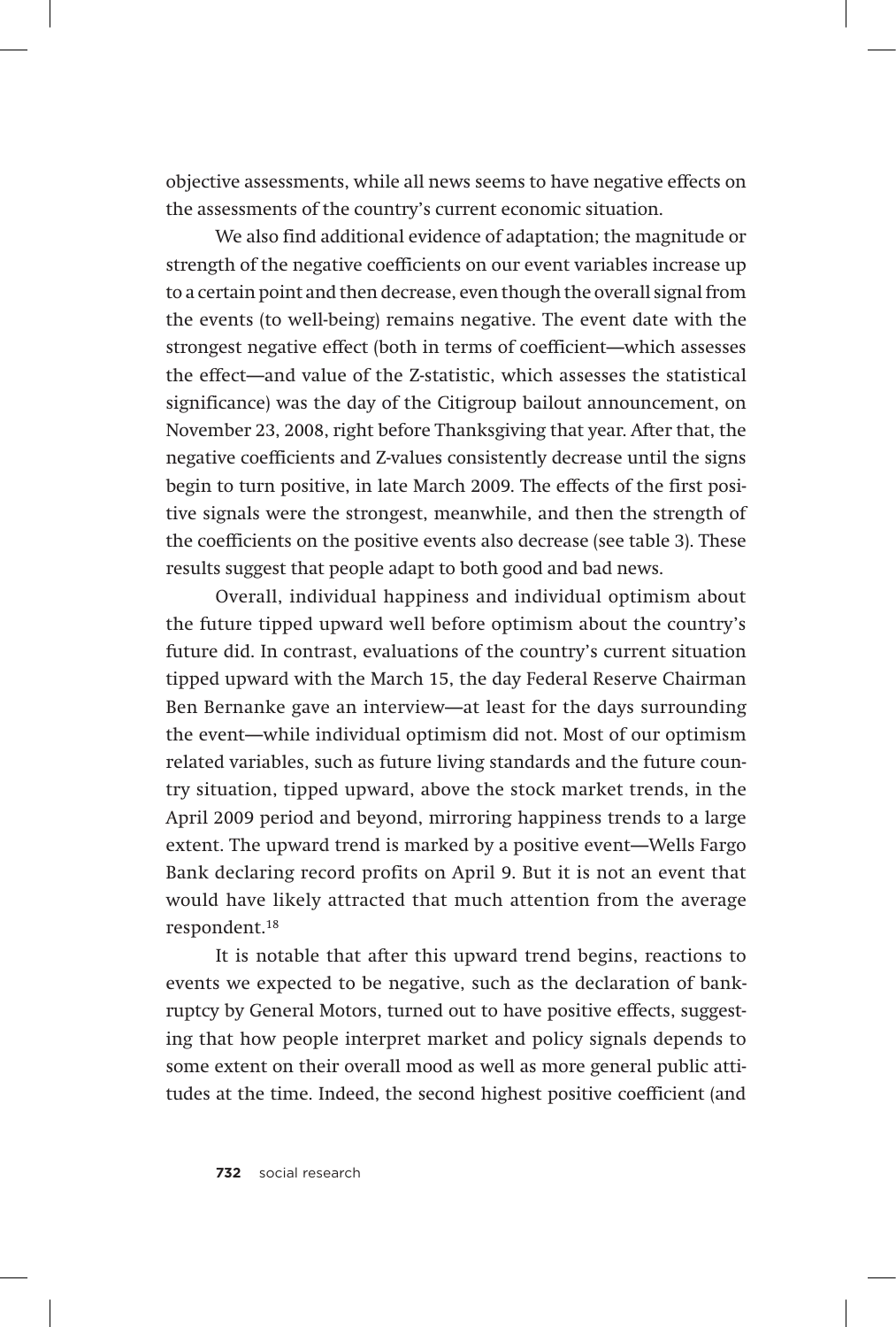highest Z-value) among the event dates was around the day that the decrease in GDP for the fourth quarter of 2008 was announced, which was hardly something that would have sent a positive signal when seen in isolation from the overall trend.

In an additional specification, we added the moving average of happiness levels for the week before the date the respondents reported their happiness levels. We find that in the time that happiness was falling, the prevailing (average) sentiment matters more, correlating significantly and positively with happiness responses, and perhaps reflecting risk aversion. In contrast, in the upturn, the average mood is insignificant, perhaps because individual optimism had recovered or adapted.19

In contrast, objective assessments of both individual living standards and of the country's economic situation remained much flatter than happiness levels, and do not display a similar upward trend after April 2009. This suggests that while the overall trend in optimism about the recovery had significant effects on our subjective variables, respondents remained much more sanguine and pessimistic as they assessed the current situation. Respondent's assessments of their living standards and the country's situation also seemed more sensitive to market signals, with much more sensitivity to negative events—and changes of signs on the coefficients from positive to negative—during the overall upward trends in optimism.20 Once optimism begins to trend up, all news was good news in terms of happiness. This did not, however, affect more framed assessments about standards of living and the general economic situation.

In an additional exercise with the Gallup data, we looked at mean responses to a question about smiling the day before across the time period for which we have data. This question is typically used to gauge innate levels of positive affect. Unlike happiness and the other optimism variables, which display a distinct U-shape curve related to the crisis (and mimic the Dow to some extent), smiling yesterday was remarkably flat during the crisis period, spiking markedly at two points in time: the Christmas and New Year's holidays. There was also a short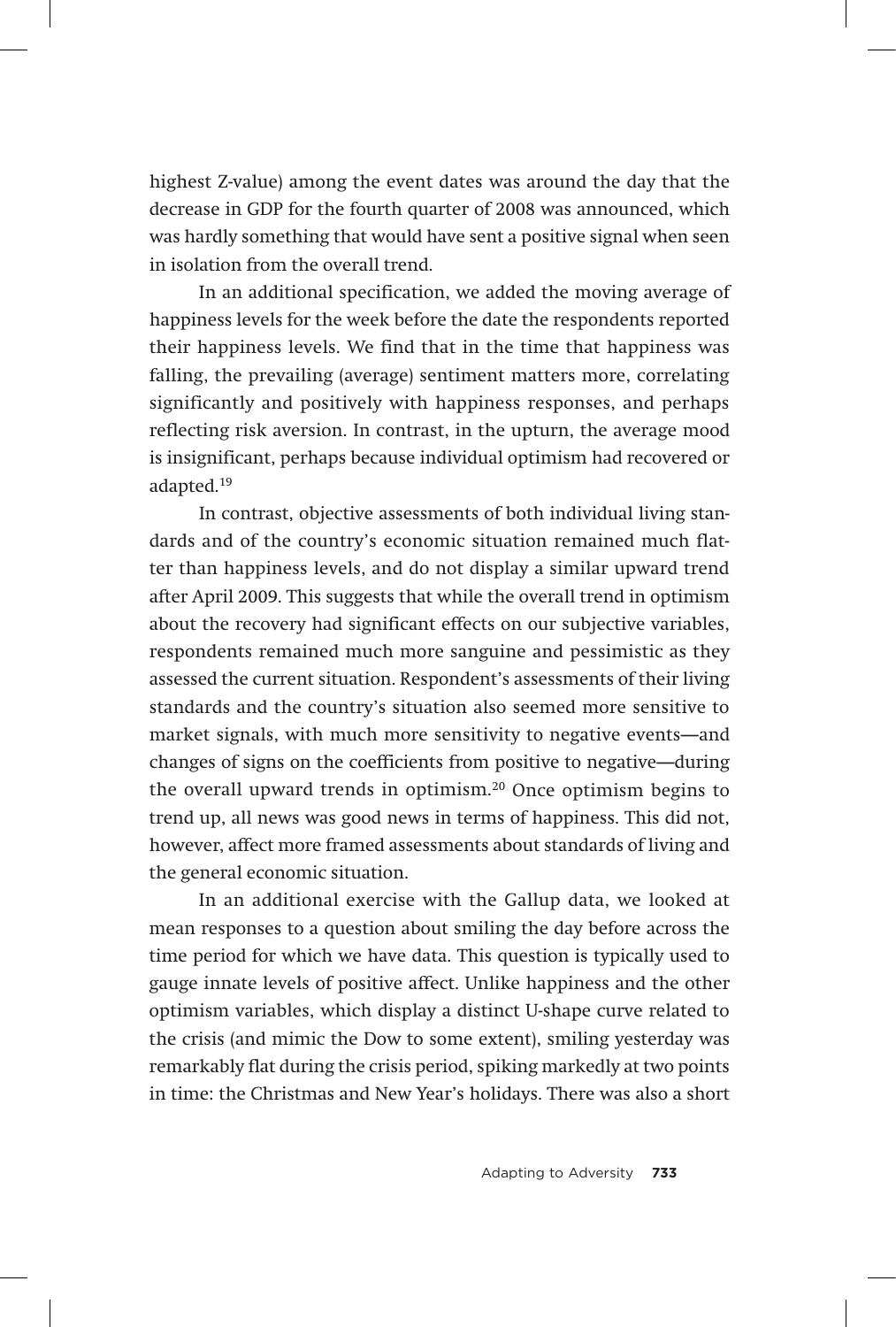spike about the time that overall optimism increased in April 2009, but then levels seem to stabilize for the most part.

This suggests that happiness and optimism variables are more sensitive to external and environmental events than is positive affect. While not surprising, the robustness of these differences at times of extreme economic crisis is rather remarkable. We also find (discussed below) that the depressed are remarkably unresponsive to crisis-related events. The stability in the negative mood of the depressed is somewhat analogous, and highlights the extent to which certain psychological factors are immune to exogenous influences.

## **Robustness checks**

One possibility, of course, is that rather than being driven by the crisis, our results are driven by changes in the determinants of happiness in our sample, particularly given that the participants in the sample change daily, while remaining representative of the same population. As a robustness check, to make sure that the effects that we are attributing to time trends are not due to spurious changes in the sample, we ran our basic happiness (best possible life regressions, reported in table 2) on several separate dates throughout the sample time period, including some on event days and some not. Our standard determinants of happiness remain essentially unchanged, thus supporting our interpretation that the changes in happiness are due to the crisis-related time trends.<sup>21</sup>

We also ran our events regressions with weekly averages instead of the daily data in order to eliminate some of the random noise in the data. Our results were essentially unchanged. While the regressions reported in the paper are based on the daily events data, the figures are based on the weekly averages, again in an attempt to reduce random noise.

## **Do Some Adapt Better than Others?**

Our overall base finding relates to average happiness levels. Yet we also posited that different socioeconomic cohorts might feel the effects of the crisis differently, either because their situation was more precari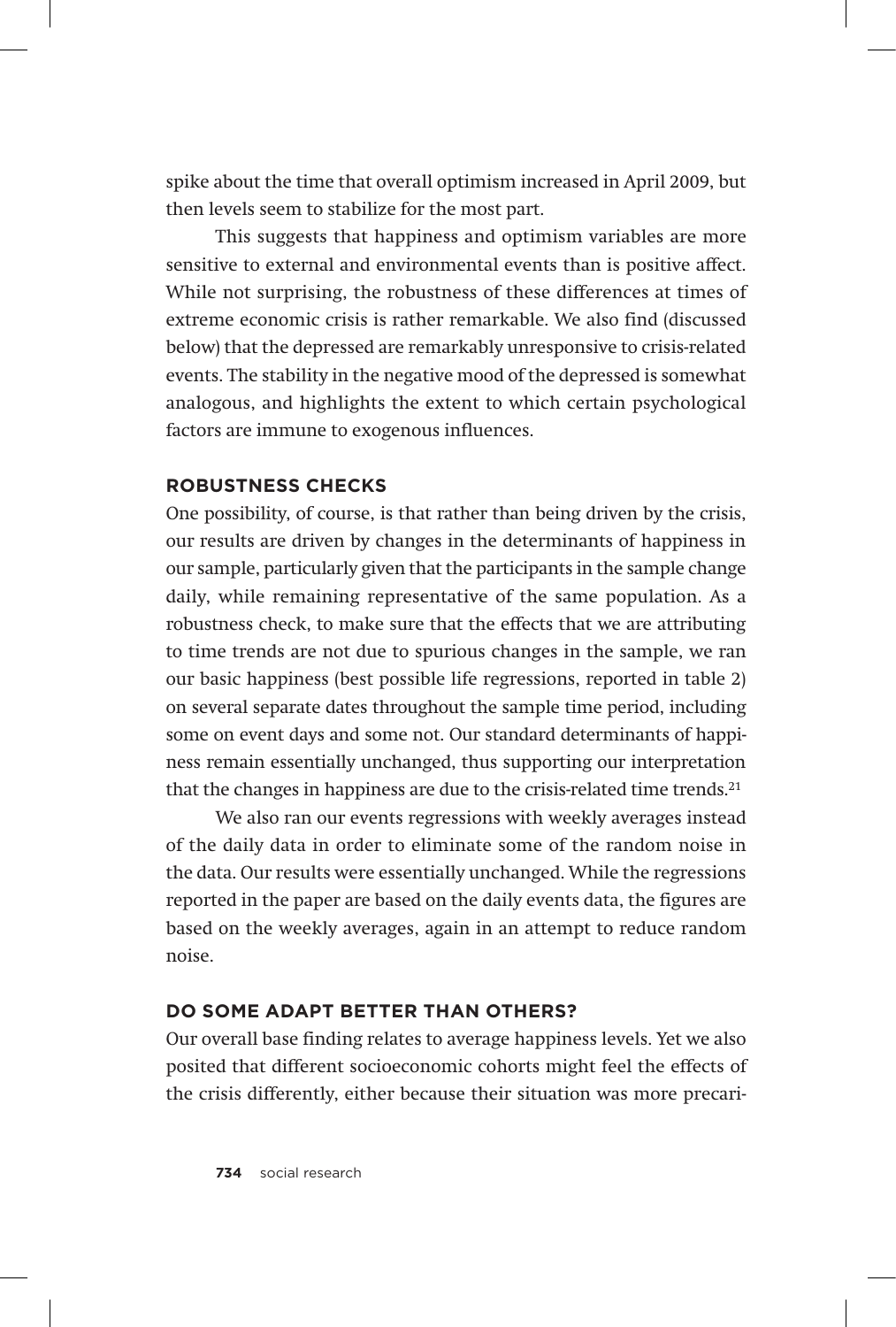ous or because they had more to lose. We also explored the hypothesis that individuals with different health behaviors and conditions are likely to navigate the crisis differently and therefore suffer different well-being effects. In order to do so, we split the sample according to various cohorts, and included the specific event dummies in our regressions as a means to explore how specific cohorts might depart from the overall U-shaped trend.

We split the sample into *age cohorts* (with the hypothesis that those at or near retirement age might suffer worse effects from the market drops); those who reported *having friends* and those who did not; those who reported having *religious faith* and not. We also created Democratic and Republican *political cohorts*, defined by how the majority in the respondent's congressional district voted in the 2008 elections, under the assumption that those respondents in districts that overwhelmingly voted for Democratic presidential candidate Barack Obama were more likely to be receptive to and optimistic about government policies to mitigate the crisis. We do not, unfortunately, have data on individual voting or political affiliation. We split the sample into those *above and below median income*; those who reported to be *financially precarious and not*; those working in firms that were *firing people* and those in firms that were not firing people; *exercisers, smokers, the obese, the depressed*, and those who reported having *rested well the night before* and not.22

## **Age and Demographic Cohorts**

We used three different age cohorts: the young (19–35), the middle aged (36–55), and the old (55 and up). Our priors were that those who were closer to the retirement age likely had the most to lose, particularly if their retirement income was in the stock market. Rather surprisingly, the oldest cohort was the least reactive to negative events and much more responsive to positive events. The youngest cohort was the least reactive to all events, barely responding to the positive events at all. The middle aged—who are likely have the most to lose in terms of both jobs and wealth and are more likely to also have dependents to worry about—had the strongest and most consistent reactions to both nega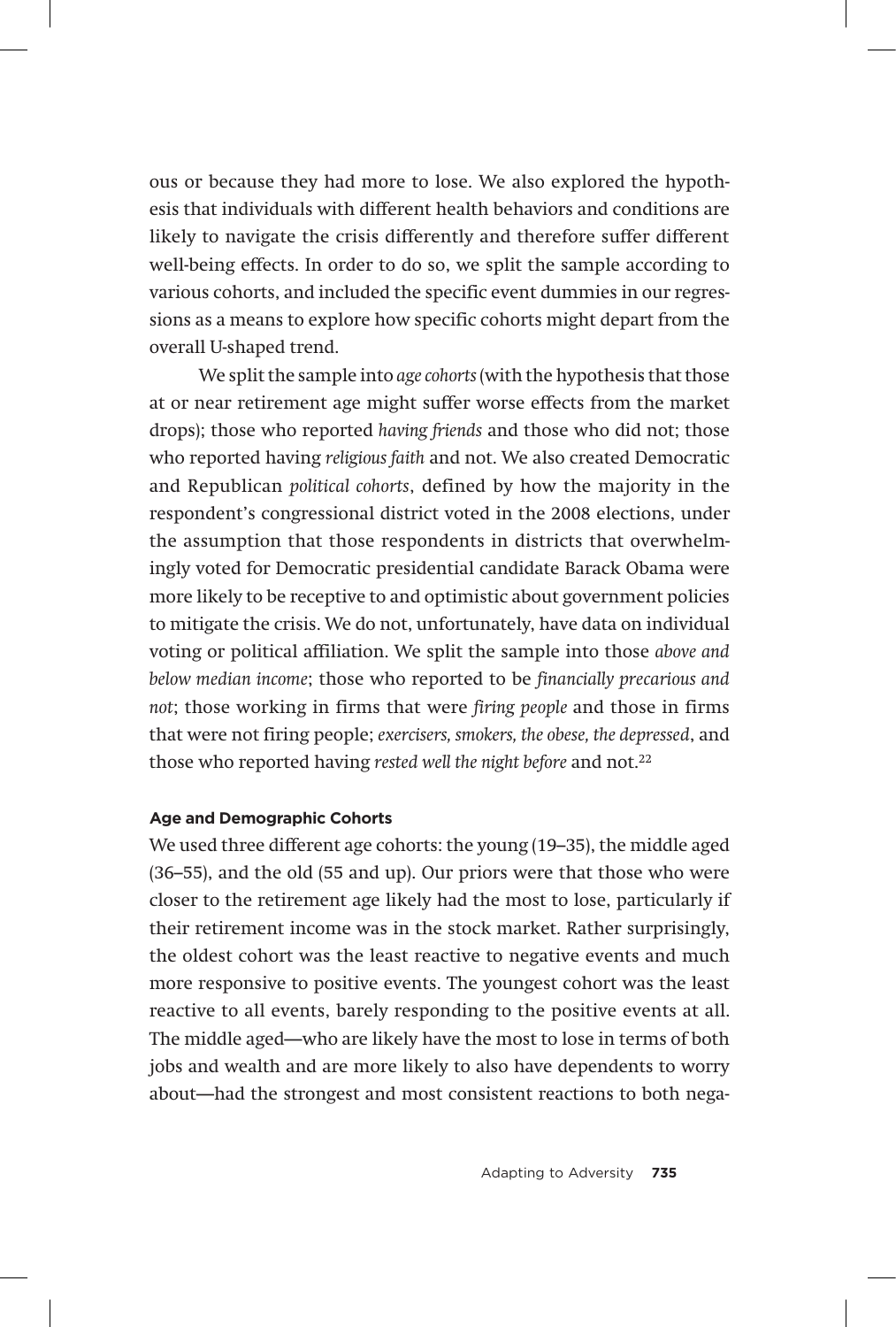tive and positive events. Their increased reasons for worry may also make them more aware of events in general. The elderly, who are typically happier in general, may have more experience with past episodes of adversity, such as recessions, and be more optimistic about longerterm trends. They are also not as likely to have dependents or to fear losing their jobs as the middle aged. The young, meanwhile, typically have more flexibility in the labor market, and may simply be more skeptical (or less aware) in the face of policy signals and positive signs than the other two groups.

With our religious cohorts, we find that the nonreligious were more reactive to negative events than the religious. The religious were probably more likely to turn to faith to retain their optimism in the face of adversity than were the nonreligious. In contrast, both groups reacted about the same way to positive events. We also looked at the role of friendships. Those who had friends or relatives that they could rely on at times of need were more affected by every event date, while those who did not report to have friends reacted much later in the crisis, and then to fewer events. Those without friends likely were less attuned to what was happening, not least because they were not interacting as much with peers who could relay news—both positive and negative—as were those with friends and, as a result, more social interaction and related exchange of information.

#### **Socioeconomic Cohorts**

We first looked across income levels, with the aforementioned above and below mean-income split. Those with incomes above the mean seemed to react more quickly and more strongly to the onset of the crisis than did those below the mean. Most of the negative events had sustained significant effects for the former group, while they were much more sporadic for those below the mean, at least for the first month of the crisis; those in this latter group barely reacted at all to these early events.

The above mean income group was likely more aware of the looming crisis and had more to lose, at least in the stock market drop,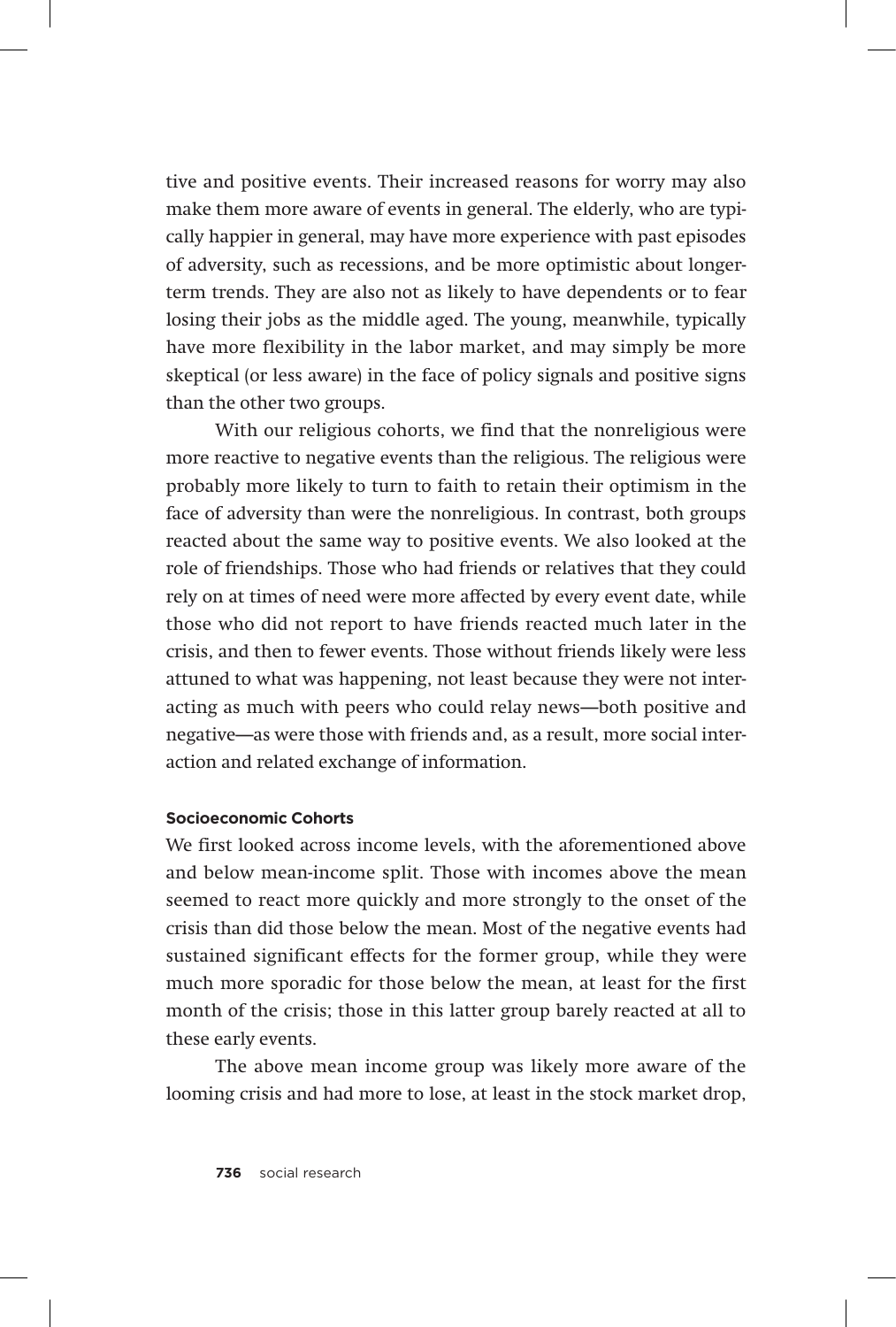than did the below mean income group. Along the same vein, the above mean group was more likely to react to positive market/political events, such as the announcement of regulatory reform, while the below mean group was likely more influenced by a newsworthy event, such as the conviction of Bernard Madoff (a private investor who swindled his clients out of billions of dollars). The latter may have also signaled an equalizing effect as one of the largest-scale market players was unable to escape justice.

Happiness levels for those workers that reported to be in firms that were firing people (about 20 percent of working respondents) were, not surprisingly, significantly lower than those in firms that were not firing people. The happiness levels of both fell with the crisis, but with the signs of recovery, the happiness levels of those that worked in firms that were not firing people rose more compared to their initial levels than did those in the firing firms, who displayed flatter trends in well-being, rather than the upward tick in happiness levels of both the average for the sample and those in nonfiring firms.

Finally, we examined differences in the responses to both our general events and to announcements about the unemployment rate according to the job category that individuals fell into. These were: having a job or not (sadly, this question was only asked until the end of 2008); being worried about a job or not (this question had a several month break in the data in early 2009); and being in the following categories: professional, business owner, or construction worker. The unemployment rate was on the increase for most of our sample, only decreasing in three months for which we have data. Positive announcements had a significant and positive effect on answers to the best possible life question, while negative events were insignificant. The latter finding is likely because the unemployment rate continued to drop steadily at a time that positive news and sentiments began to dominate the overall trends in attitudes. The positive effects of a decrease in the unemployment rate were higher for those who have a job and particularly for the professionals.<sup>23</sup> This is in keeping with findings from other studies of unemployment. The unemployed often report to be happier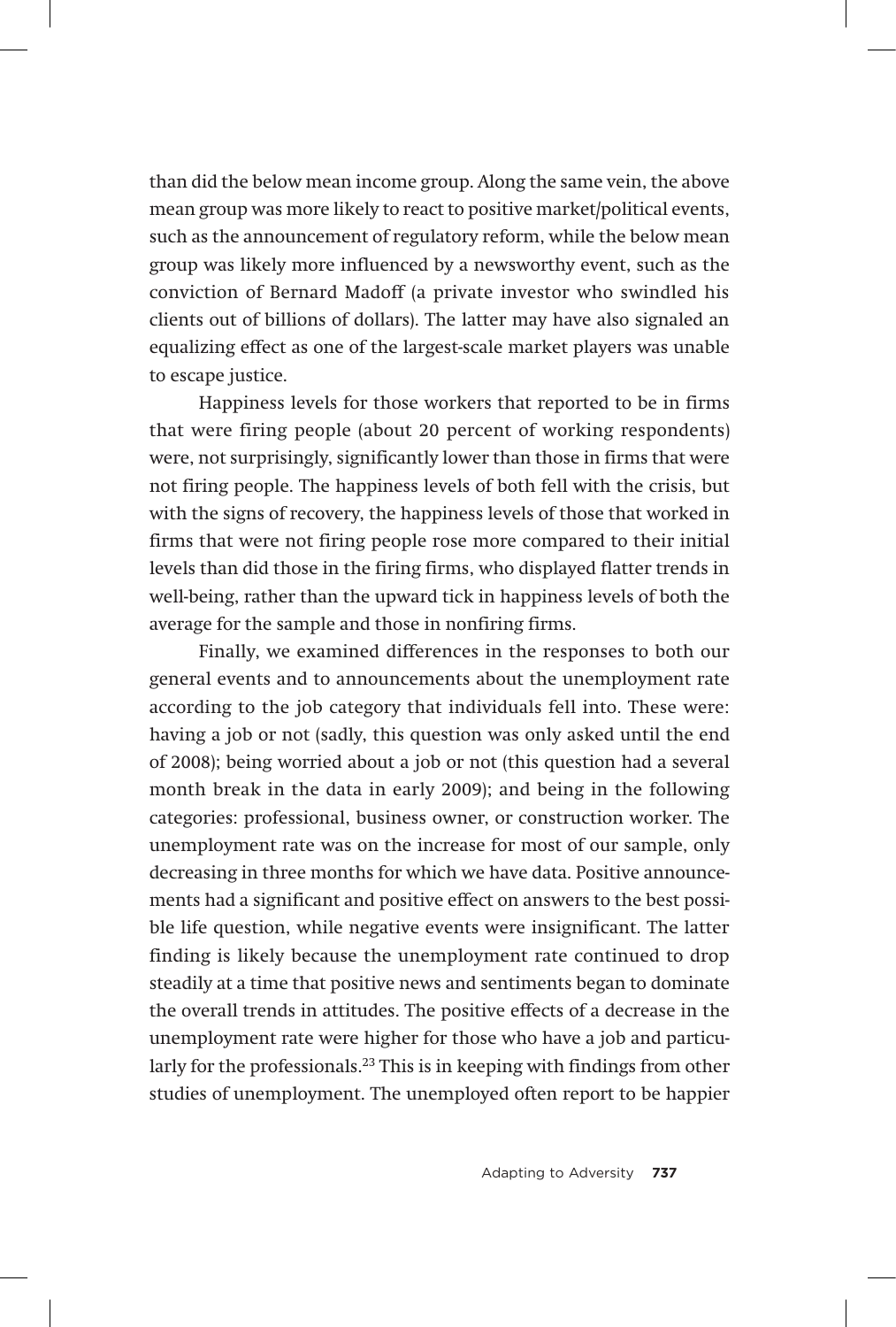when the unemployment rate is higher (less stigma, more company?), while the employed are less happy, perhaps because they fear becoming unemployed or they fear the negative externalities surrounding higher unemployment rates.<sup>24</sup>

Professionals react the most to specific events, generally following the broader average trends. Business owners react to very few events (9 out of 42), but when they do react, their coefficients are the highest across the subsamples. Construction workers, meanwhile, react to only 8 out of the 42 events, seven of them negative and only one of them positive. The job-insecure, meanwhile, for whom we only have data until December 2008, barely react to events in the crisis onset period, perhaps because their happiness levels are already low compared to other groups (their mean scores are 5.6 compared to 6.7 for the sample as a whole). In all instances, it seems that those with the most to lose are the most reactive to events, while the already vulnerable have either already internalized the negative effects or have less room for variance as their scores are already low.

## **Political Cohorts**

We split our sample into political districts, based on our zip code data for respondents, and defined as living in a county dominated by Republicans or Democrats, based on the results of the 2008 elections. The basic determinants of happiness for the two groups, based on the entire samples of those living in Republican- or Democratic-dominated counties, was essentially identical except, as was mentioned above, the Republican counties were happier, on average, than Democratic ones. This general split is rather imprecise, however, as it mixes counties where the split between Obama and Republican presidential candidate John McCain was as close as 51 to 49—only a 2 percent difference—to those where the split was 85 to 15—with a 70 percent difference. We next focused on the extremes of the distribution: the top and bottom quartiles, which were primarily dominated by one type of vote or the other. With this more distinct political split, we found major and statistically significant differences between the two groups.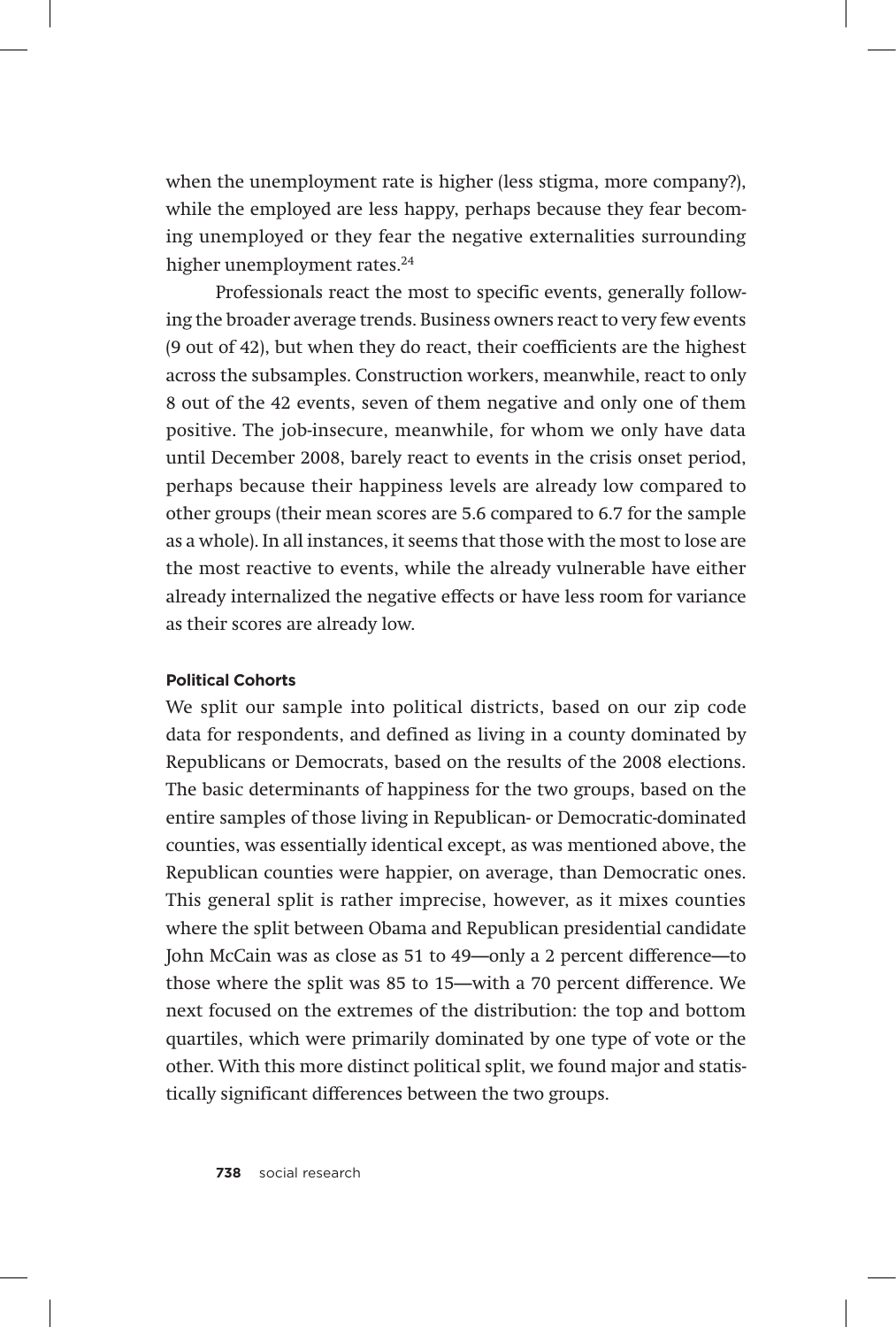First, we found that the coefficient on income is higher for Republicans than it is for Democrats. In other words, income is more important to the reported happiness of the former than it is to the latter, which is in keeping with the expressed political philosophies of each group. Respondents in Republican-dominated counties were also slightly less likely to report to be worried about finances (a 6 percent difference) than were those in Democratic-dominated ones, which is also not a surprise.

More surprisingly, we found that minorities are less happy in staunchly Democratic counties than they are in Republican ones. Selection is likely at play, as minorities are likely in the majority in the former counties but also may be part of a generally less successful socioeconomic cohort, while those minorities living in staunchly Republican counties are more likely to have succeeded in moving out of a generalized, lower socioeconomic status minority cohort.

The two cohorts also differed in their reactions to different events. Our Democratic cohorts were more sensitive to the negative events as the crisis set in, with the Republicans responding later and to fewer negative events. Rather surprisingly, though, while both Democrats and Republicans responded roughly the same way to Treasury Secretary Hank Paulson's recovery plan in October 2008, Democrats had a strong negative reaction to Treasury Secretary Tim Geithner's bank bailout plan in February 2009, while Republicans had no significant response. It could be that the hardcore Democrats (a reminder: this sample split represents the extremes and not the average of the political distribution) felt that the Obama administration was "selling out" by bailing out the banks.

The Democrats also reacted positively to the signs of the recovery well before the Republicans did. Democrats reacted as early as March 2, 2009, a date that the major insurance company AIG announced major losses, while the Republicans only reacted positively in mid-April, when investment firm Goldman Sachs announced it was repaying its support funds from the government. For the most part, Democrats responded more positively and more often to the ensuing market and policy events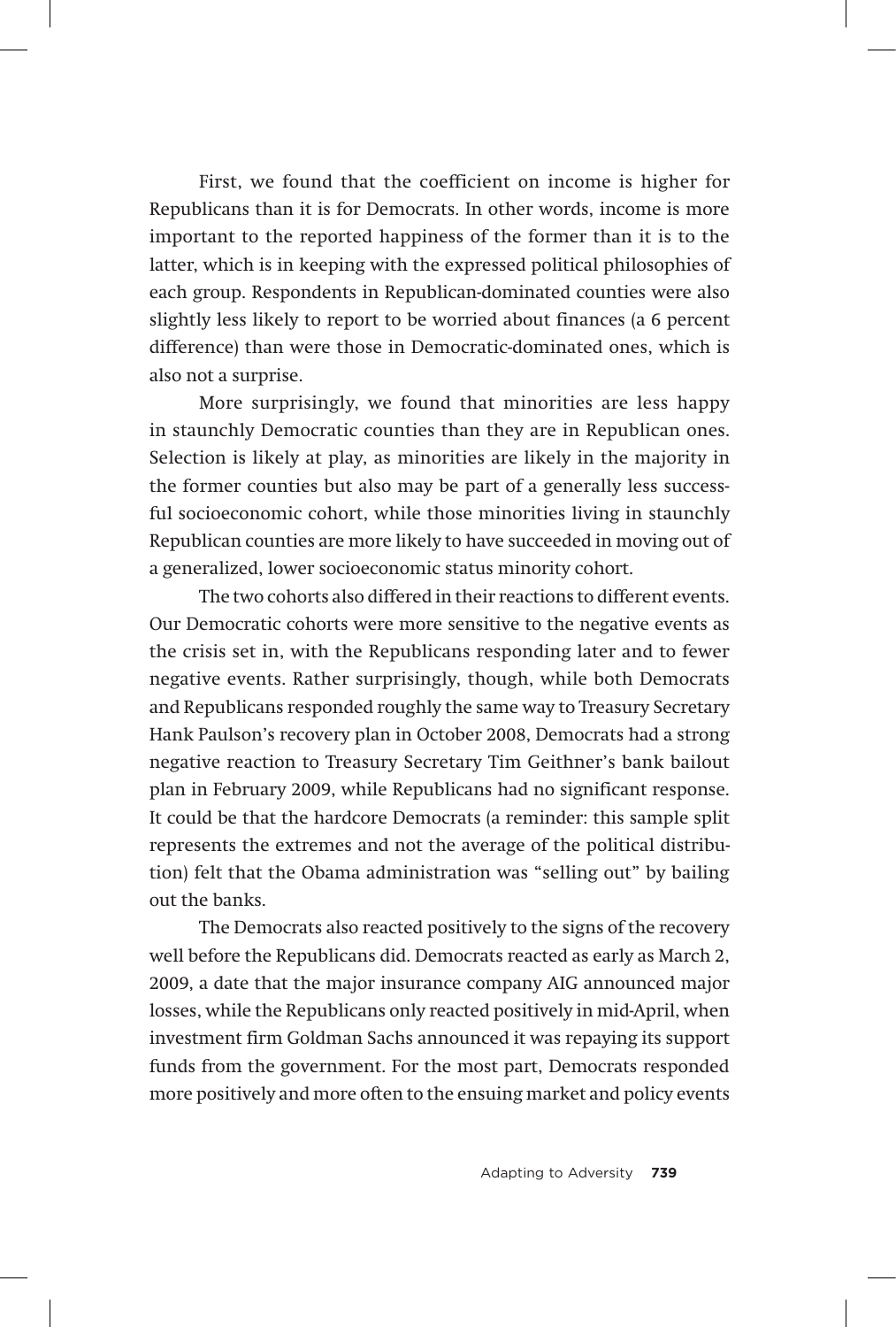than did Republicans. Democrats were more positive about the Madoff jailing, for example, than were Republicans.

#### **Health Cohorts**

Our priors were that those with "positive" health behaviors, such as exercising and not smoking, would have an easier time navigating the crisis, as the behaviors they were likely to use as coping mechanisms are linked to higher levels of happiness in general. Those with unhealthy behaviors, such as high levels of obesity or already coping with health conditions such as depression, would have a more difficult time navigating the crisis.

Health trends changed during the crisis. The proportion of people reporting high blood pressure and high cholesterol increased monotonically throughout the time period for which we have data. Health trends did not improve along with happiness levels, suggesting that the stress induced in the early crisis period had lasting effects, as well as the lingering effects of negative cohort-specific trends, such as unemployment, which affected some cohorts much more than others. Interestingly, neither depression nor obesity conformed to this pattern, with both remaining fairly flat: reported depression increased slightly at the lowest point in the happiness curve and then went back to the average levels, while mean BMI (body mass index) actually fell slightly over the period.

We split the sample into those with health insurance and those without. Our results are similar to those for the worse and better off according to the socioeconomic measures. For those that are better off—for example, with insurance—the events or the time trend seem to be correlated with changes in happiness. They are less relevant for those who are worse off (for example, without health insurance). Those who are already worse off may simply feel they have less to lose with the crisis, or they may be more preoccupied with preexisting problems. Our results on two different but related cohorts—those that report health problems and those that do not—display an essentially identical pattern.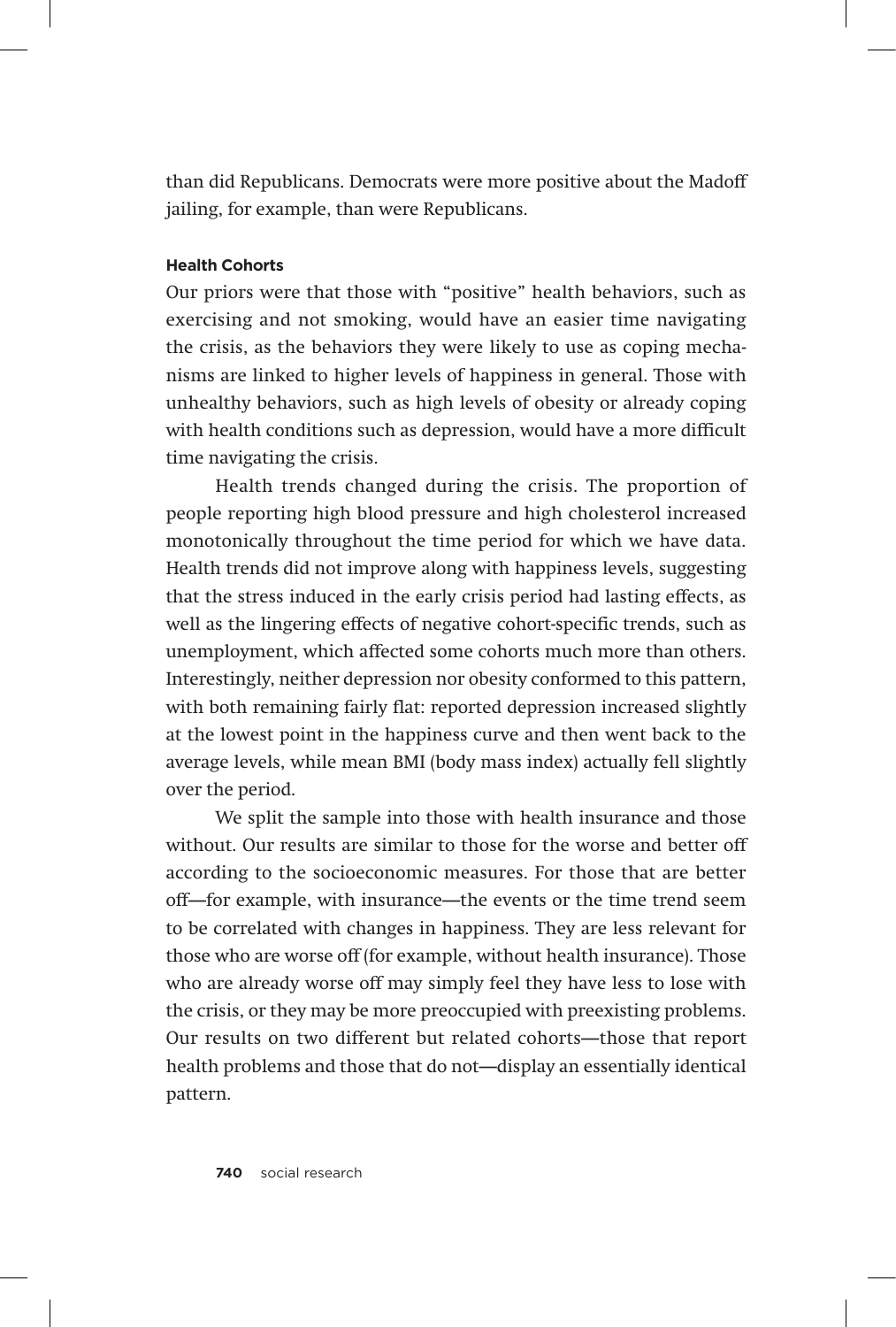Our results on health behaviors are intuitive, but do not support our priors in all cases. The happiness levels of exercisers, nonsmokers, and those who have rested well the night before are more in tune with the time trend and with negative AND positive events than are those of those that do not exercise and those that smoke. Put differently, these cohorts felt the negative effects of the crisis more sharply than their counterpart cohorts, but then also reacted more positively to good news as the crisis ameliorated. It seems that those with healthier behaviors are more in tune and more reactive to events in general. Conversely, as the latter cohorts (smokers, nonexercisers, and those were not well rested) start from lower levels of happiness to begin with, there may be less variance in their responses. Rather remarkably, the proportion of respondents that reported smoking remained consistent across the crisis period. Thus nonsmokers or reformed smokers did not take up smoking as a coping mechanism. The only spikes in reported smoking were around the time of the holidays in late December 2008, which is unsurprising.

The obese were more reactive to negative events than the nonobese were, but equally responsive to positive events as the non-obese. Among other plausible reasons: the obese are more likely to spend time watching television and thus the news, which may help explain their being more tuned into the crisis.

The depressed were *much* less responsive to the crisis markers—both negative and positive—than the nondepressed. While most respondents display a U-shaped happiness curve that plots roughly with the crisis events—going down with bad news and then tipping up as events become more positive—the responses of those that report having had depression in the past year are virtually flat: neither going down with bad news or tipping up with good news. Reported depression remained fairly flat over time. The only slightly notable trend is that reports increased somewhat at the height of the crisis—in January 2009 or so—when happiness levels were at their lowest. As in the case of unhappy people more generally, there is less room for downward variance for those with already low levels. This may be because their happi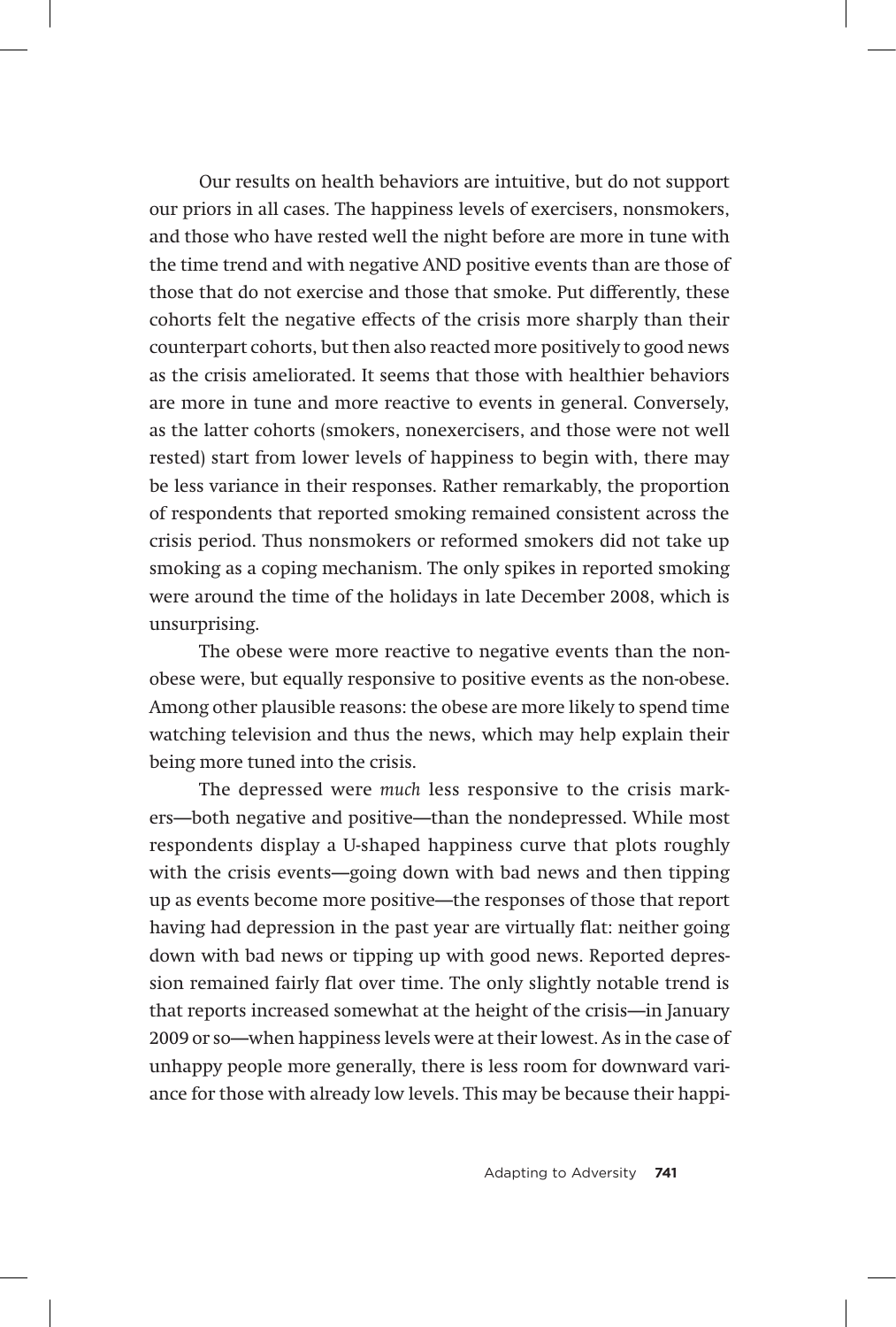ness levels are already unusually low or because their lack of responses to the usual external stimuli may underlie some of their depression. Our results on smiling, which highlight the stability of positive affect, are the mirror image or analogue to these results.

## **Conclusions**

The economic crisis of 2008 to 2009 in the United States had profound effects on well-being. Those effects varied significantly depending on people's socioeconomic cohort, the industry that they were employed in, and their states of mental and physical health. Our most notable finding is a clear, U-shaped trend in reported happiness, as measured by the best possible life question, with levels falling sharply with the onset of the crisis in mid-2008. Levels continued their downward trend until late March 2009, around the time that stock markets stabilized and stopped their free fall. From that point onward, happiness levels increased monotonically and eventually surpassing the levels that they were in the precrisis period of early 2008.

Equally notable is the extent to which the overall trend dominates the effects of particular markers of the crisis. Even events we expected to have positive effects on well-being—such as Obama's inauguration and Geithner's financial stability plan—had a negative correlation during the downward trend. Once the well-being trend turned positive then public reactions remained positive, even to negative events.

Our main explanation for this finding—which has grounding in earlier work we have done on health and on crises in other countries is the extent to which uncertainty is bad for well-being. Individuals seem better at adapting to unpleasant certainty than they are at dealing with uncertainty. To the extent that the abatement in the free fall of the markets in spring 2009 signaled an end to uncertainty—even if associated with significantly lower levels of income—is an important part of the explanation for the strong recovery of average well-being levels.

At the same time that happiness levels recovered, individuals remained pessimistic in their assessments of their own standards of living and of the country's economic situation. This gap between happi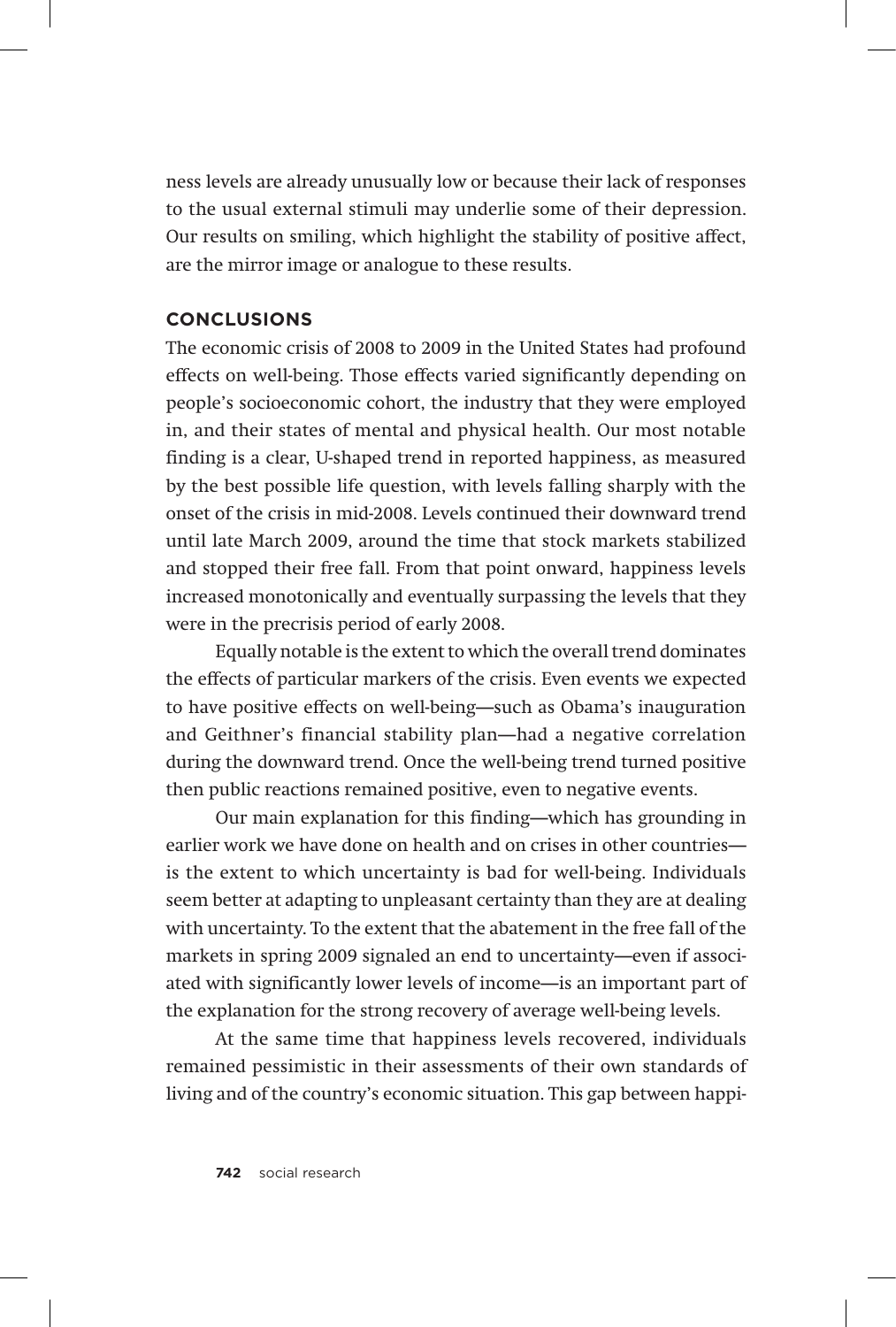ness levels, which are higher than precrisis levels, and assessments of current economic situations, which are not, is suggestive of downward adaptation/expectations. As people adjust to lower standards of living and assess them as such—well-being levels seem to adapt and recover.

There are significant differences across cohorts. Those cohorts with the most income—and thus the most to lose—are more reactive to all markers of the crisis, both positive and negative. Those at the lowest levels of income, meanwhile, barely react to negative events, but do react to positive ones. Supporting the "most to lose" interpretation, the middle aged, who are the most vested in the labor market and also have dependents to worry about, are the most reactive to the crisis markers compared to their younger and older cohorts. The mean happiness levels of those that report to work in firms that are firing people are, not surprisingly, lower than those that are in firms that are not firing, and do not trend upward as much with signs of recovery.

There were also differences across political cohorts, at least those at the two extremes of the distribution. While Republicans are, on average, happier than Democrats, the former were, for the most part, much less responsive to the negative events signaling the onset of the crisis, and then much slower to respond positively to the signs of recovery. Staunch Democrats, while generally more positive once the recovery began, were much more critical of the Obama administration's bank bailout plan, perhaps viewing it as a "selling out" and bailout of the wealthy individuals that had helped cause the crisis.

Health and health behaviors also matter. Those respondents who report to have had depression in the past year are not only much less happy on average, but their well-being trends seem immune to both positive and negative events. Exercisers, nonsmokers, and the well rested are more in tune with the pessimism marking the onset of the crisis and then with the optimism that accompanied the initial signs of recovery than were their less healthy counterparts, perhaps because they have a higher starting point to depart from and return to.

More generally, the better off (in terms of both health and income) react more to the crisis than the worse off. The former have the most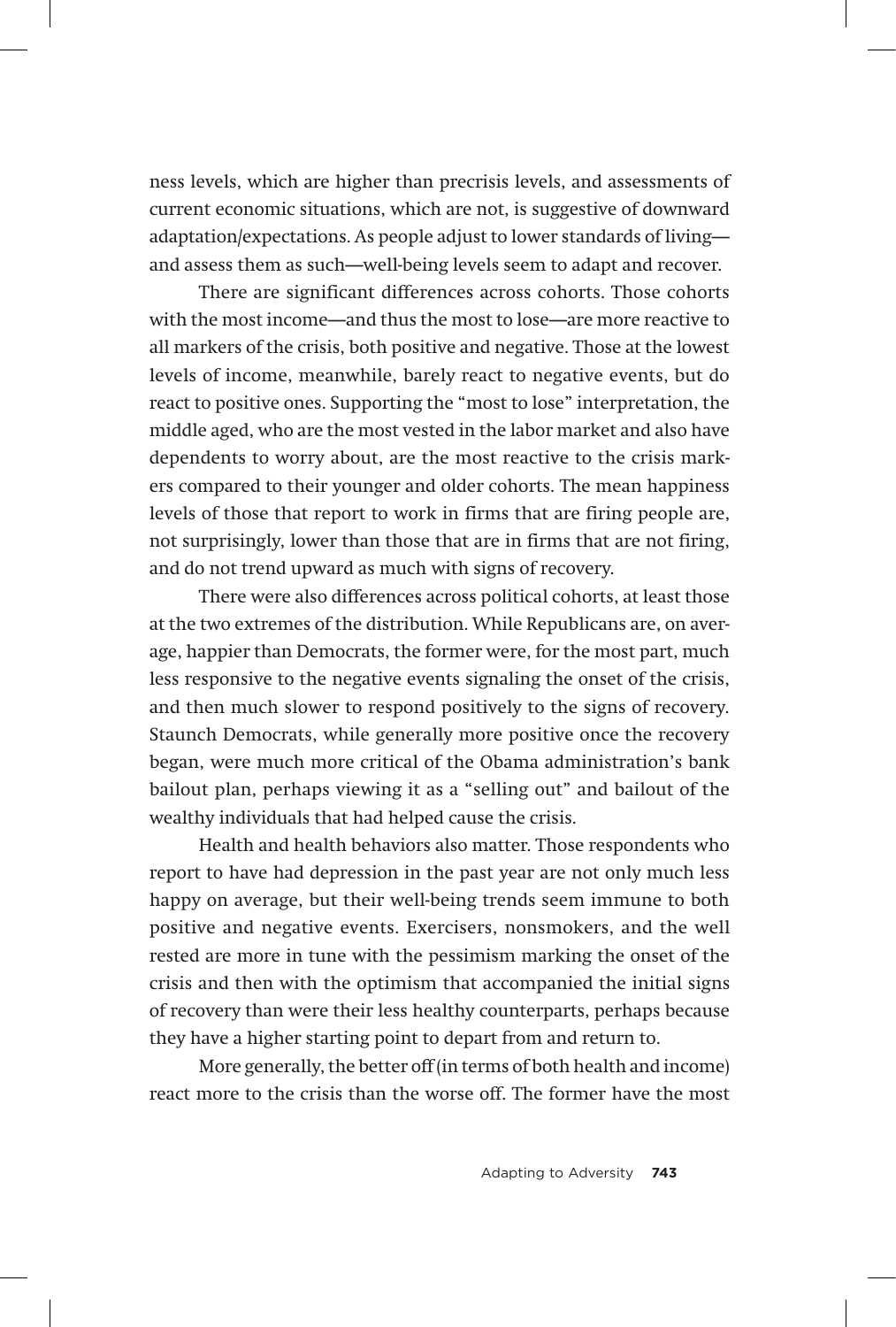to lose and are likely more in tune with current events. The worse off may be too preoccupied with health problems or the daily challenges of surviving with economic adversity to pay equivalent amounts of attention to the events surrounding the crisis. These findings also suggest that vulnerable cohorts in general—and in particular in the mental health arena—are less able to adapt to adversity than are other groups.

Our findings provide an insight into the well-being effects of one of the most extreme economic crises in recent history on a population that is not accustomed to high levels of economic volatility. They suggest that, on average, most people are able to adapt to the negative economic effects of crisis, once uncertainty surrounding it has abated. This contributes to our understanding of the remarkable human capacity to deal with adversity. What we know less about, however, is if this capacity to preserve individual psychological welfare at times of adversity can also result in collective tolerance for bad equilibrium—for example, a preference for unpleasant certainty versus the uncertainty that surrounds change and reform. If the recovery in collective optimism, for example, results in less public pressure for essential financial sector and fiscal reforms, then it would support that latter and less "happy" interpretation.

#### **notes**

- 1. For a review as well as some new findings on the topic, see Graham (2009).
- 2. One recent paper, for example, based on a study in North Carolina, finds that layoffs related to the crisis result in lower test scores for children from lower socioeconomic (SES) families but not for children from higher SES families. The effects cannot be explained by school-level trends, since public expenditures per pupil increased at the same time, or to income trends, since they occurred during a period when unemployment benefits were in force. The authors posit that increases in parental stress and uncertainty may play a role but do not have data on individual well-being in order to test this proposition. See Ananat et al. (2009). Another recent paper, based on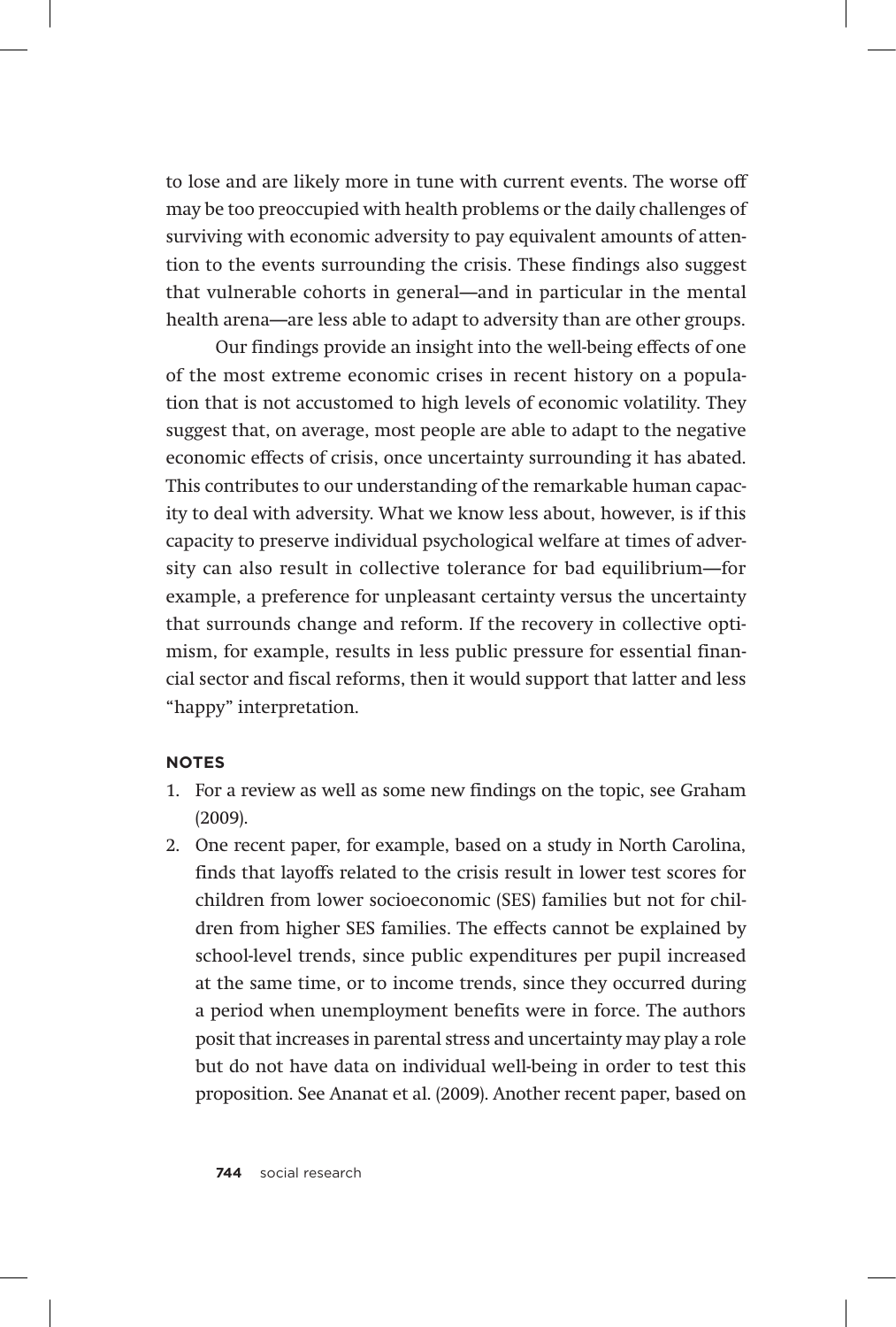historical data for U.S. recessions, finds that individuals experiencing recessions in the formative years (ages 18 to 25) believe that luck rather than effort is the most important driver of individual success, support more government redistribution, and have less confidence in institutions. See Giulano and Spilimbergo (2009).

- 3. See, for example, Graham and Chattopadhyay (2008) and Graham and Gaddy (2002).
- 4. For a reviews of the approach, see, among many others, Frey and Stutzer (2002), Di Tella and MacCulloch (2006), Clark, Frijters, and Shields (2008), and Graham (2008a).
- 5. See, for example, Graham (2008b and 2009).
- 6. One of the authors, Graham, is an academic adviser to the Gallup World Poll, and is granted access to the daily dataset in that capacity.
- 7. Panel data from longitudinal surveys—in which the same person is surveyed each day or at least some proportion of the respondents was surveyed repeatedly—would have been ideal, because it would allow us to capture over time trends in attitudes while at the same time controlling for unobservable characteristics that are specific to individual respondents. In the absence of panel data, this proxy measure of optimism—or derivations thereof—has become increasingly common in the analysis of well-being surveys. For a detailed description and examples of use across multiple domains, see Graham and Lora (2009).
- 8. See the introduction to Diener, Helliwell, and Kahneman (forthcoming) as well as the chapter on question framing and the Easterlin Paradox by Graham, Chattopadhyay, and Picon in that same volume.
- 9. The detailed equations are available from the authors at cgraham@ brookings.edu.
- 10. For a review, see Graham (2009).
- 11. For a popular account of this and a review of the literature, see Brooks (2008).
- 12. In Russia, we had panel data and could look at changes in habits. We found that smokers were less happy and quitting made people happier, while drinkers were happier but increased drinking made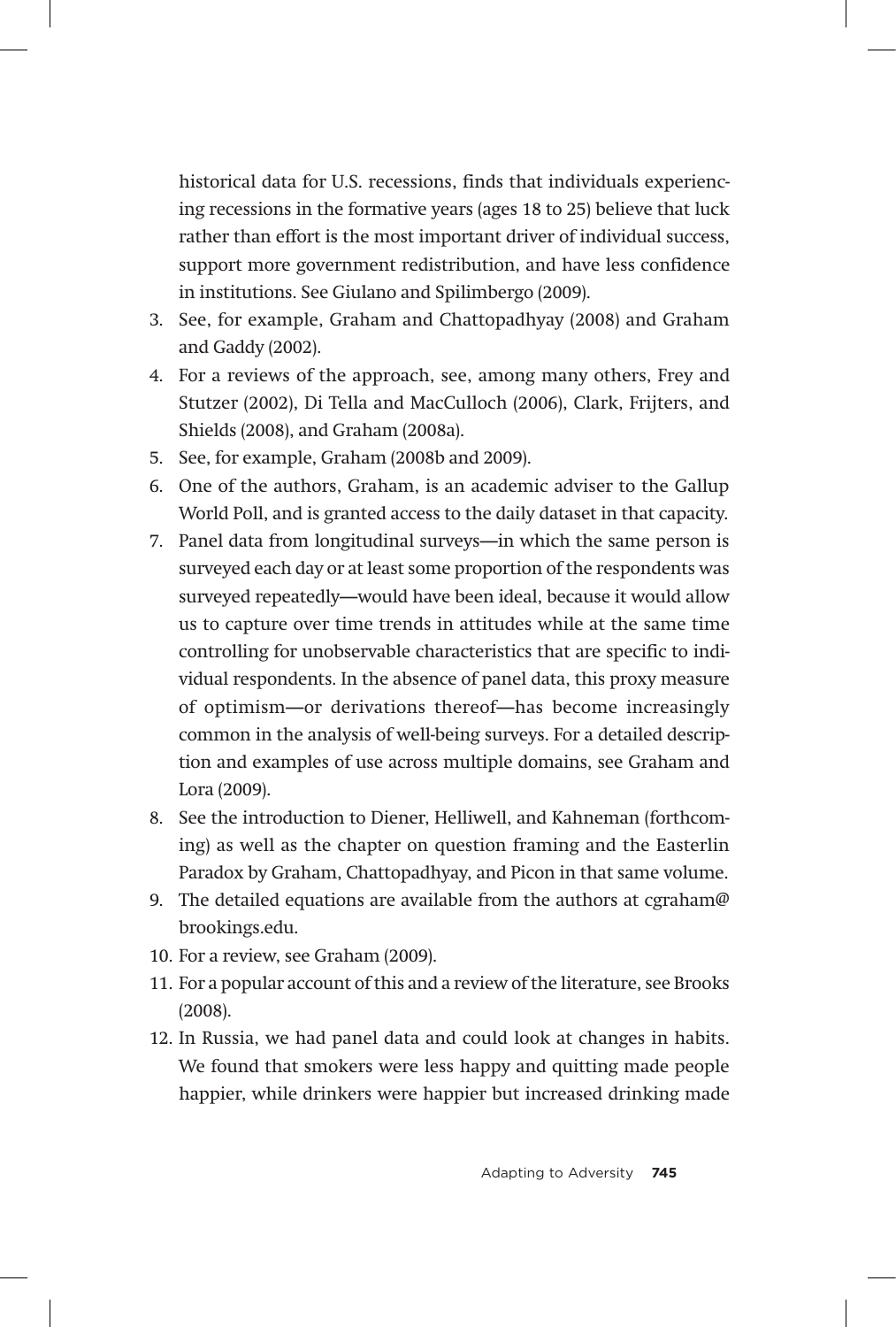people less happy. Unfortunately, the variable for drinking in the Gallup data was truncated before the onset of the crisis. On Russia, see Graham, Eggers, and Sukhtankar (2004).

- 13. Detailed trend-line results are available from the authors.
- 14. It is difficult to compare mean happiness levels based on the daily dataset for 2008 and 2009 with those of previous years since those are based on annual surveys in the Gallup World Poll. That said, the mean for April 2009 was just below the mean response for 2006 and 2007, with a slightly higher standard deviation, which is not a surprise given the tumultuous economic times.
- 15. See Easterlin (1974 and 2003).
- 16. On "unhappy growth," see Graham and Lora (2009), Graham and Chattopadhyay (2008b), Deaton (2008), and Wolfers and Stevenson (2008).
- 17. Regression results are available from the authors.
- 18. Regression results are available from the authors.
- 19. Regression results are available from the authors.
- 20. Regression results are available from the authors.
- 21. The regression results for all of the split sample equations are available from the authors.
- 22. Regression results are available from the authors.
- 23. See Clark and Oswald (1994) and Eggers, Gaddy, and Graham (2006).

#### **references**

- Ananat, Elizabeth O., Anna Gassman-Pines, and Christina M. Gibson-Davis. "The Effects of Local Employment Losses on Children's Educational Attainment." Mimeo, Duke University, 2009.
- Brooks, Arthur. "Gross National Happiness: Why Happiness Matters for America and How We Can Get More of It." New York: Basic Books, 2008.
- Clark, Andrew, and Andrew Oswald. "Unhappiness and Unemployment." *Economic Journal* 104:424 (1994): 648–591.
- Clark, Andrew, Paul Frijters, and Mike Shields. "Relative Income, Happiness and Utility: An Explanation for the Easterlin Paradox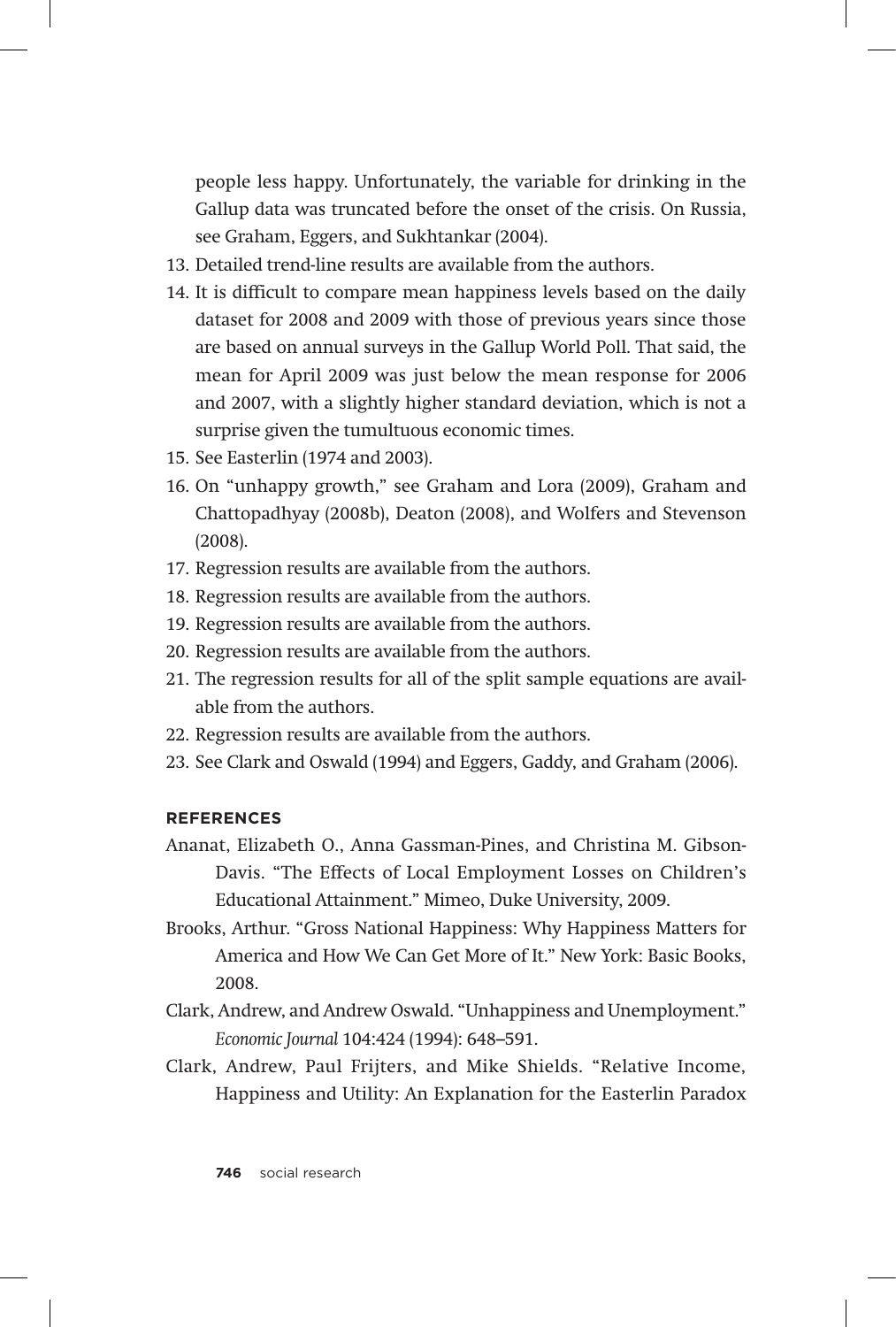and Other Puzzles." *Journal of Economic Literature* 46:1 (2008): 95-144.

- Deaton, Angus. "Income, Health, and Well-Being around the World: Evidence from the Gallup World Poll." *Journal of Economic Perspectives* 22:2 (2008): 53–72.
- Di Tella, Rafael, and Robert MacCulloch. "Some Uses of Happiness Data in Economics." *Journal of Economic Perspectives* 20:1 (2006): 25–46.
- Diener, Ed, John Helliwell, and Daniel Kahneman, eds. "International Differences in Well-being." Oxford: Oxford University Press, forthcoming.
- Easterlin, Richard. "Does Economic Growth Improve the Human Lot? Some Empirical Evidence." *Nations and Households in Economic Growth: Essays in Honor of Moses Abramowitz.* Eds. Paul David and Melvin Reder. New York: Academic Press, 1974.
- ———. "Explaining Happiness." *Proceedings of the National Academy of Sciences* 100:19 (2003): 11176–11183.
- Eggers, Andrew, Clifford Gaddy, and Carol Graham. "Well-Being and Unemployment in Russia in the 1990s: Can Society's Suffering Provide Individual Solace?" *Journal of Socio-Economics* 35:2 (2006): 209–242.
- Frey, Bruno, and Alois Stutzer. *Happiness and Economics*. Princeton: Princeton University Press, 2002.
- Giulano, Paola, and Antonio Spilimbergo. "Growing Up in a Recession: Beliefs and the Macroeconomy." *NBER Working Paper Series*. No. 15321 (September 2009).
- Graham, Carol. "The Economics of Happiness." *The New Palgrave Dictionary of Economics.* 2nd ed. Eds. Steven N. Durlauf and Lawrence E. Blume. Palgrave Macmillan, 2008a.
	- ———. "Happiness and Health: Lessons—and Questions—for Public Policy." *Health Affairs* 27:1 (2008b): 72–87
	- ———. *Happiness around the World: The Paradox of Happy Peasants and Miserable Millionaires*. Oxford: Oxford University Press, 2009.

Graham, Carol, and Soumya Chattopadhyay. "Is Happiness Immune to